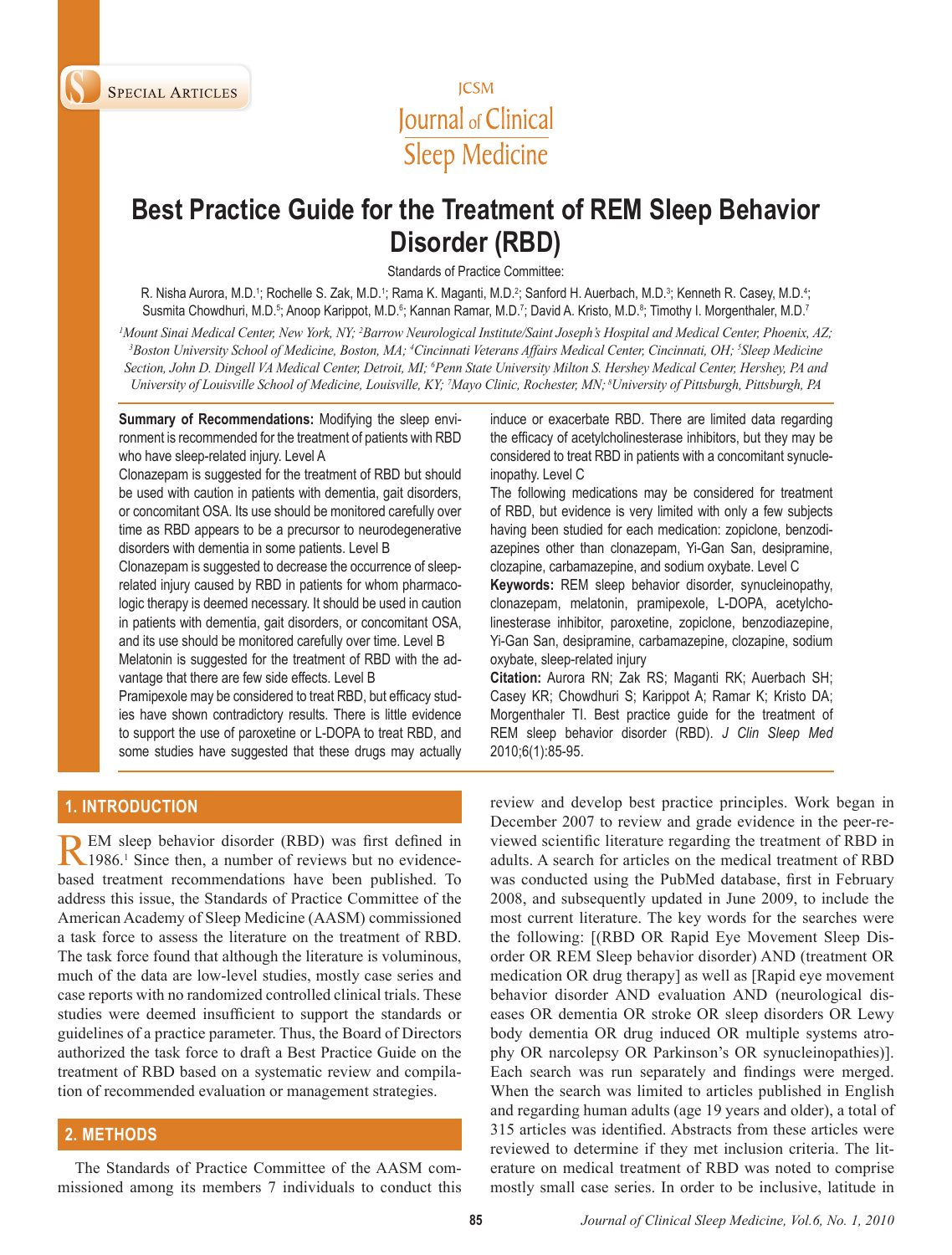## **Table 1**—Summary of PICO questions

Do patients with RBD demonstrate a clinical response to clonazepam compared with natural history or other medications?

Do patients with RBD demonstrate a clinical response to melatonin compared with natural history or other medications?

Do patients with RBD demonstrate a clinical response to dopaminergic medications compared with natural history or other medications?

Do patients with RBD demonstrate a clinical response to acetylcholinesterase inhibitors compared with natural history or other medications?

Do patients with RBD demonstrate a clinical response to other medications compared with natural history or those medications listed above?

Do patients with RBD benefit from modification to the sleep environment to prevent injury or falls?

**Table 2**—AASM classification of evidence (Adapted from Oxford Centre for Evidence-based Medicine<sup>2</sup>)

| <b>Evidence Levels</b> | <b>Study Design</b>                                                                |
|------------------------|------------------------------------------------------------------------------------|
| 1                      | High quality randomized clinical trials with<br>narrow confidence intervals        |
| 2                      | Low quality randomized clinical trials or high<br>quality cohort studies           |
| 3                      | Case-control studies                                                               |
| 4                      | Case series or poor case control studies or<br>poor cohort studies or case reports |

### **Table 3**—Levels of Recommendation

| Term                                                        | Level | <b>Evidence Levels</b>                                                    | <b>Explanation</b>                                                                                                                                                                |
|-------------------------------------------------------------|-------|---------------------------------------------------------------------------|-----------------------------------------------------------------------------------------------------------------------------------------------------------------------------------|
| Recommended /<br>Not<br>recommended                         | A     | 1 or $2$                                                                  | Assessment supported by a<br>substantial amount of high<br>quality (Level 1 or 2) evidence<br>and/or based on a consensus<br>of clinical judgment                                 |
| Suggested /<br>Not<br>Suggested                             | B     | 1 or $2$<br>few studies<br>3 or 4<br>many studies and<br>expert consensus | Assessment supported by<br>sparse high grade (Level 1<br>or 2) data or a substantial<br>amount of low-grade (Level<br>3 or 4) data and/or clinical<br>consensus by the task force |
| May be considered /<br>Probably should not<br>be considered | С     | 3 or 4                                                                    | Assessment supported by low<br>grade data without the volume<br>to recommend more highly<br>and likely subject to revision<br>with further studies                                |

disorder definition was allowed and no minimum number of subjects was applied. The articles had to address at least 1 of the "*PICO*" questions (acronym standing for <u>P</u>atient, Population or Problem, provided a specific Intervention or exposure, after which a defined Comparison is performed on specified Outcomes) that were decided upon ahead of the review process (see **Table 1**). The literature review and pearling (i.e., checking the reference sections of search results for articles otherwise missed) provided 42 articles for review and grading.

Evidence was graded according to the *Oxford Centre for Evi*dence-based Medicine Levels of Evidence (Table 2).<sup>2</sup> All evidence grading was performed by independent review of the article by 2 members of the task force. Areas of disagreement were addressed by the task force until resolved. Recommendations were formulated based on the strength of clinical data and consensus attained via a modified RAND/UCLA Appropriateness Method.<sup>3</sup> The task force developed a ranking of recommendations for increased transparency. The nomenclature for the recommendations and levels of recommendation are listed in **Table 3**.

Recommendations were downgraded if there were significant risks involved in the treatment or upgraded if expert consensus determined it was warranted. The paper was reviewed by content experts in the area of REM sleep behavior disorder.

The Board of Directors of the AASM approved these recommendations. All members of the AASM Standards of Practice Committee and Board of Directors completed detailed conflictof-interest statements and were found to have no conflicts of interest with regard to this subject.

The Best Practice Guides endorse treatments based on review of the literature and with agreement by a consensus of the task force. These guidelines should not, however, be considered inclusive of all proper methods of care or exclusive of other methods of care reasonably directed to obtaining the same results. The ultimate judgment regarding propriety of any specific care must be made by the physician in light of the individual circumstances presented by the patient, available diagnostic tools, accessible treatment options, and resources.

The AASM expects these recommendations to have an impact on professional behavior, patient outcomes, and, possibly, health care costs. These assessments reflect the state of knowledge at the time of publication and will be reviewed, updated, and revised as new information becomes available.

## **3. Background**

#### **3.1. Definition**

Rapid eye movement sleep behavior disorder (RBD) is a parasomnia, first described in cats<sup>4</sup> and later described in human beings by Schenck et al.<sup>1</sup> in 1986. RBD is typically characterized by abnormal or disruptive behaviors emerging during rapid eye movement (R) sleep having the potential to cause injury or sleep disruption such as talking, laughing, shouting, gesturing, grabbing, flailing arms, punching, kicking, and sitting up or leaping from bed.<sup>5</sup> Vigorous, violent episodes may occur rarely or up to several times nightly. Polysomnography (PSG) shows loss of normal electromyographic (EMG) atonia (REM sleep without atonia–RSWA) manifest as either or both sustained muscle activity during R sleep in the chin EMG and excessive transient muscle activity (phasic muscle twitches) in either the chin or limb EMG. RBD usually presents after the age of  $50<sup>6</sup>$  though any age group can be affected. There is predilection for male gender,<sup>7</sup> and prevalence estimates are  $0.38\%$ <sup>8</sup> to  $0.5\%$ <sup>9</sup> in the general population.

Patients with RBD are at risk for sleep-related injury (SRI). Between 33%<sup>10</sup> and 65%<sup>11</sup> of RBD patients have been reported to have had sleep related injury to self or bed partner. Common injuries included bruises, abrasions, lacerations, and, less commonly, subdural hematomas. Interestingly, in patients with RBD

*Journal of Clinical Sleep Medicine, Vol.6, No. 1, 2010* **86**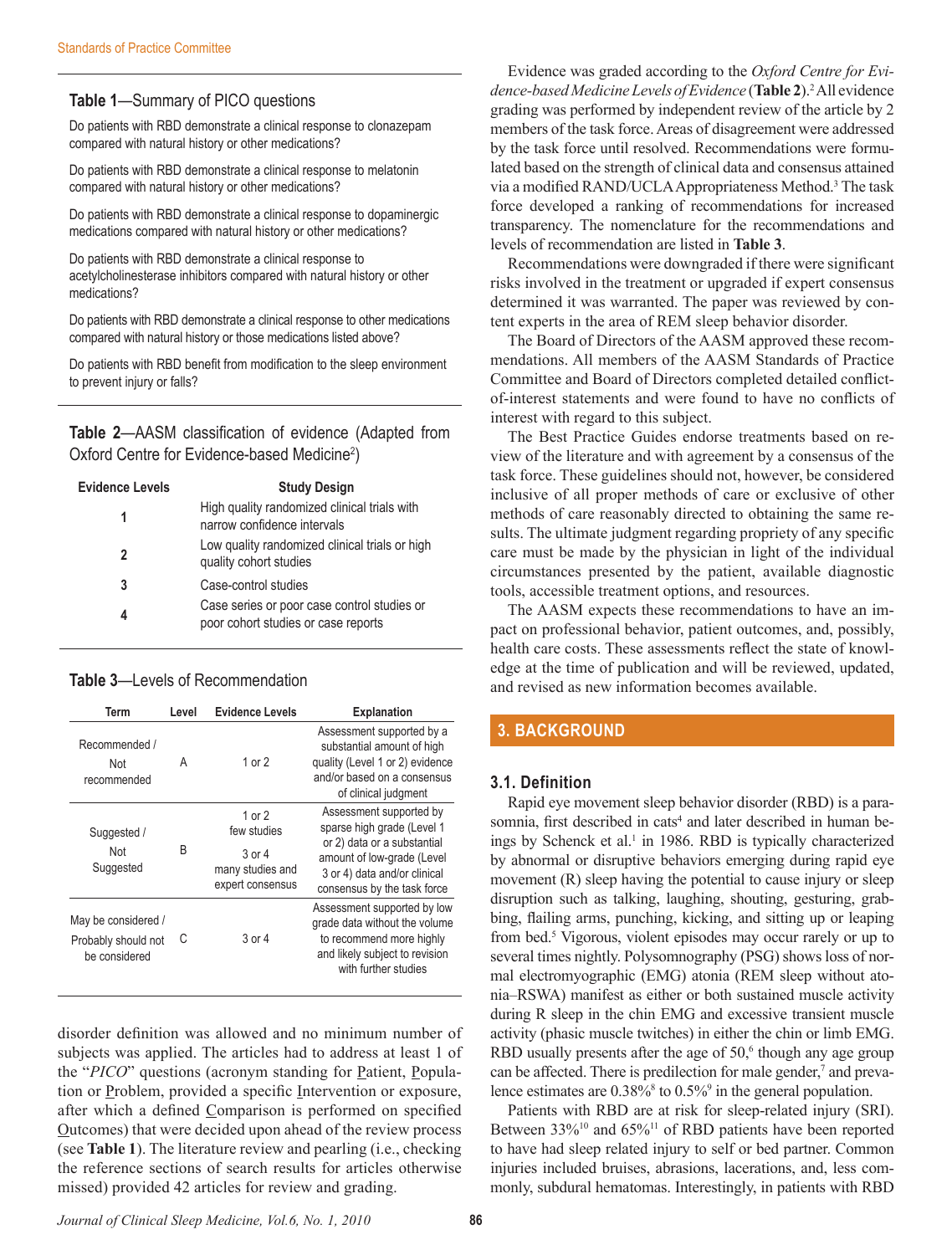who develop α-synucleinopathies, symptoms of RBD as well as sleep related injuries decline over time.<sup>11</sup>

RBD may be idiopathic or secondary. At this time, it is unknown if idiopathic RBD (IRBD) truly exists or if it is merely cryptogenic since Lewy bodies were demonstrated by autopsy in 2 cases of presumptive IRBD.12,13 Secondary RBD can be related to neurodegenerative disorders, other neurologic disorders, sleep disorders or medications, including withdrawal states. RBD appears to be associated with the α-synucleinopathies.<sup>14</sup> Between 38% and 65% of patients with presumptive RBD followed longitudinally developed a synucleinopathy between 10 and 29 years after RBD presentation, mostly Parkinson disease (PD), but even more extensively dementia of Lewy body (DLB) type and multiple system atrophy (MSA).<sup>15-17</sup> Mild cognitive impairment also emerged but was less common.<sup>16</sup> Conversely, RBD has been found in 70%<sup>18</sup> of patients with MSA, 40%<sup>18</sup> of patients with DLB, and  $15\%^{10,19}$  to  $33\%^{20}$  of patients with PD. In 1 series,<sup>11</sup> 92% of patients with RBD and dementia met consensus-based criteria for DLB. RBD is now a suggestive feature for DLB.<sup>21</sup> There have also been rare reports of RBD in some of the tauopathies, such as Alzheimer disease, progressive supranuclear palsy, and corticobasal degeneration,<sup>22</sup> although a clear association has not been proven.

RBD may be secondary to other neurological disorders such as spinocerebellar ataxia,<sup>23,24</sup> limbic encephalitis,<sup>25</sup> brain tumors,<sup>26</sup> multiple sclerosis,<sup>27</sup> Guillaine-Barre,<sup>1</sup> and stroke.<sup>28</sup> RBD may be associated with other sleep disorders such as narcolepsy<sup>29-31</sup> and periodic limb movements of sleep.32 Vigorous arousals in OSA can mimic RBD in clinical presentation; thus, some patients with severe OSA may present as if they have RBD. In these cases, PSG can clarify the diagnosis.<sup>33</sup> Finally, RBD can be associated with medication use and withdrawal. There are case reports of different antidepressant medications causing RBD (e.g., paroxetine, <sup>34</sup>) fluoxetine and impipramine,  $35$  venlafaxine,  $36$  and mirtazapine  $37$ ). A recent population study<sup>38</sup> showed an increased risk ratio of being on antidepressants for patients with early-onset RBD; furthermore, a study<sup>39</sup> evaluating the effect of SSRI medications on motor tone in R (which specifically excluded subjects with RBD) demonstrated that SSRI medications can induce RSWA. β-Blockers have also been noted to cause RBD.40 RBD may be seen in association with R rebound states such as alcohol<sup>40</sup> and barbiturate withdrawal.<sup>41</sup>

#### **3.2. Diagnosis**

The minimal diagnostic criteria for RBD proposed by the International Classification of Sleep Disorders (ICSD)-2<sup>42</sup> are the following:

- A) Presence of R sleep without atonia, defined as sustained or intermittent elevation of submental EMG tone or excessive phasic muscle activity in the limb EMG  $(A$ ppendix  $1)^{43}$ ;
- B) At least 1 of the following:
	- 1) Sleep related injurious or potentially injurious disruptive behaviors by history;
	- 2) Abnormal R behaviors documented on polysomnogram (PSG);
- C) Absence of epileptiform activity during R sleep unless RBD can be clearly distinguished from any concurrent R sleep-related seizure disorder;

D) Sleep disturbance not better explained by another sleep disorder, medical or neurological disorder, mental disorder, medication use, or substance use disorder.

Of note, some papers used either ICSD or ICSD-revised edition criteria for the diagnosis of RBD. The evidence table denotes which criteria were used in each paper.

#### **3.3. Neuropharmacology**

The apparent efficacy of multiple families of medications for RBD may be related to the complexity of its pathogenesis. The neuropharmacology underlying RBD is inferred from animal studies, case reports of lesions, and physiologic neuroimaging data, which implicate serotonin, norepinephrine, hypocretin, acetylcholine, and dopamine in the development of RBD. Analyzing these data, Boeve et al.<sup>13</sup> proposed that the most likely neuroanatomic abnormality lies in the human equivalent of the sublaterodorsal nucleus (a glutamatergic nucleus in the rat pons) and the precoeruleus region or in the regions that modulate these R-on neurons in the rat. The R-on neurons are inhibited by the R-off neurons, which are *activated* by norepinephrine from the locus coeruleus, serotonin from the raphe nuclei, and hypocretin from the lateral hypothalamus. This suggests that norepinephrine<sup>44</sup> and serotonin<sup>39,44</sup> may inhibit R (as seen in reports of medication effects) and a deficiency of hypocretin may promote R (as seen in narcolepsy). Cholinergic neurons from the pedunculopontine and lateral dorsal tegmental nuclei in the pons *inhibit* the R-off cells as do GABA-ergic and galanin-ergic neurons from the ventrolateral preoptic nucleus in the forebrain, and, thus, acetylcholine promotes R. Thus, there are likely multiple different anatomical and neurochemical lesions that, either individually or in combination, can lead to clinical RBD. This may explain the efficacy of multiple families of medications.

Dopaminergic dysfunction may also play a role in the pathophysiology of RBD. Neurophysiologic imaging using SPECT scans has demonstrated a decreased number of striatal dopamine transporters in patients with RBD.<sup>45,46</sup> A study using PET showed decreased striatal binding in patients with RBD and a correlation between decreased striatal binding and the severity of increased muscle activity in patients with MSA who had clinical and PSG evidence of RBD.<sup>47</sup> Albin et al.<sup>48</sup> propose that the mechanism may be through the influence of the basal ganglia on the pedunculopontine nucleus (PPN) or that degeneration in the basal ganglia co-occurs with damage to the PPN.

Despite the data and theories presented above, there are instances of the same medication both causing $34$  and treating $49,50$ RBD. A possible explanation is dose-dependent activation of different receptor subtypes causing different degrees of inhibition of various components of R sleep.

#### **3.4. Prognosis**

Patients with RBD are at risk for developing cognitive impairment. Patients with IRBD with no other neurological disorder were found to have visuospatial and constructional abnormalities as well as altered visuospatial learning compared to age-matched controls.<sup>51</sup> In patients with PD, however, presence of RBD may help predict future cognitive impairment. In 1 study, patients with PD and RBD had multiple deficits, including verbal memory, executive function, visuospatial, and visuoperceptual processing compared to controls or patients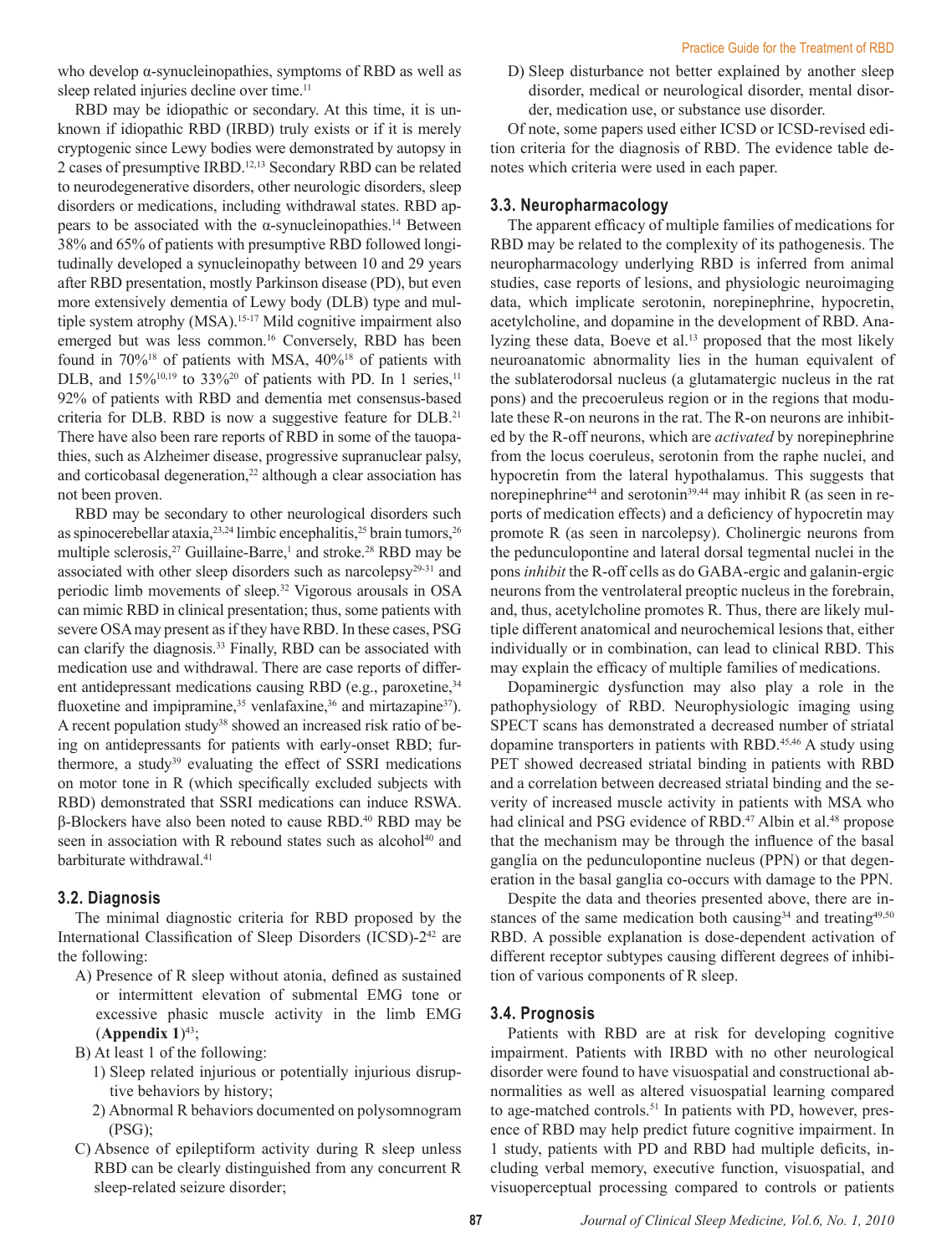## **Table 4**—Summary

| <b>Section</b> | <b>Treatment</b>                   | <b>Evidence Level</b><br>(Number of<br>studies) | Number of<br><b>Subjects</b><br><b>Treated</b> | Number of<br><b>Subjects</b><br>Responding | <b>Dose</b>                                                                                                                                                                                                                                                                                                                                                    |
|----------------|------------------------------------|-------------------------------------------------|------------------------------------------------|--------------------------------------------|----------------------------------------------------------------------------------------------------------------------------------------------------------------------------------------------------------------------------------------------------------------------------------------------------------------------------------------------------------------|
| 4.1.1          | Clonazepam                         | 4(22)                                           | 339                                            | 306 <sup>1</sup>                           | Range: 0.25-4.0 mg qhs but usual recommended dose = 0.5-2.0 mg 30<br>minutes before bedtime                                                                                                                                                                                                                                                                    |
| 4.1.2          | Melatonin                          | 4(6)                                            | 38                                             | 31                                         | 3 mg to 12 mg hs                                                                                                                                                                                                                                                                                                                                               |
| 4.1.3.1        | Pramipexole                        | 4(3)                                            | 29                                             | 13                                         | 0.125 mg starting dose with effective dose ranging from 0.5 to 1.5<br>mg nightly for RBD (3 regimens in 2 papers: total dose 1 hour before<br>bedtime; total dose at bedtime; divided doses-first dose in early<br>evening and second dose at bedtime); for study looking at whether or<br>not dosing pramipexole for PD would affect RBD, dose was 0.7 mg tid |
| 4.1.3.2        | Paroxetine                         | 4(3)                                            | 21                                             | 17 <sup>2</sup>                            | 10-40 ma                                                                                                                                                                                                                                                                                                                                                       |
| 4.1.3.3        | L-DOPA                             | 4(1)                                            | 3                                              | 3                                          | Not stated for case series of efficacy <sup>3</sup>                                                                                                                                                                                                                                                                                                            |
|                | Acetylcholinesterase<br>inhibitors |                                                 |                                                |                                            |                                                                                                                                                                                                                                                                                                                                                                |
| 4.1.3.4        | Donepezil                          | 4(2)                                            | 6                                              | 4                                          | $10-15$ mg                                                                                                                                                                                                                                                                                                                                                     |
|                | Rivastigmine                       | 4(2)                                            | 10                                             | 10                                         | 4.5-6 mg bid; Diagnostic criteria not standard                                                                                                                                                                                                                                                                                                                 |
| 4.1.4.1        | Zopiclone                          | 4(2)                                            | 12                                             | 9                                          | 3.75 to 7.5 mg hs                                                                                                                                                                                                                                                                                                                                              |
|                | Benzodiazepines                    |                                                 |                                                |                                            |                                                                                                                                                                                                                                                                                                                                                                |
| 4.1.4.2        | Temazepam                          | 4(2)                                            | 2                                              | 2                                          | 10 mg; Given with zopiclone--dose not stated                                                                                                                                                                                                                                                                                                                   |
|                | Triazolam                          | 4(1)                                            | $\overline{2}$                                 | 1                                          | Not stated                                                                                                                                                                                                                                                                                                                                                     |
|                | Alprazolam                         | 4(3)                                            | 8                                              | 6 <sup>4</sup>                             | Either 1-3 mg or not stated                                                                                                                                                                                                                                                                                                                                    |
| 4.1.4.3        | Yi-Gan San                         | 4(1)                                            | 3                                              | 3 <sup>5</sup>                             | 2.5 gm tid with normal renal function                                                                                                                                                                                                                                                                                                                          |
| 4.1.4.4        | Desipramine                        | 4(1)                                            | 3                                              | 1                                          | 50 mg qhs (effective); 250 mg qhs (ineffective)                                                                                                                                                                                                                                                                                                                |
| 4.1.4.5        | Clozapine                          | 4(2)                                            | 3                                              | 3                                          | Not stated                                                                                                                                                                                                                                                                                                                                                     |
| 4.1.4.6        | Carbamazepine                      | 4(2)                                            | 5                                              | $5^6$                                      | 100 mg tid for one subject; 500 to 1500 mg qd for other subjects                                                                                                                                                                                                                                                                                               |
| 4.1.4.7        | Sodium oxybate                     | 4(1)                                            | 1                                              | 1                                          | Not stated                                                                                                                                                                                                                                                                                                                                                     |
| 4.2.1          | Safe Sleep<br>Environment          | Anecdotal reports                               |                                                |                                            |                                                                                                                                                                                                                                                                                                                                                                |
| 4.2.2          | Clonazepam for SRI                 | 4(3)                                            | 105                                            | > 80                                       | 0.25 mg to 2.0 mg hs                                                                                                                                                                                                                                                                                                                                           |

1 57/308 were listed as partial responders; subjects were considered to have a partial response to clonazepam if either the authors designated the response that way or if they reported residual minor behaviors such as vocalizations or twitching with elimination of gross motor behaviors.

<sup>2</sup>only rarely with complete elimination of symptoms

3 NB: a prospective study giving L-DOPA at the minimum dose that would control PD symptoms—mean 393.3 mg—noted the ONSET of RBD in 5/10 participants in under 1 year with statistically significant increase in R motor tone on PSG for the group as a whole.

4 although up to 4 may have been treated either solely or additionally with carbamazepine

5 1 with clonazepam in addition

<sup>6</sup>although up to 4 may have been treated either solely or additionally with alprazolam

with PD and no RBD on standardized neuropsychological testing.52 Cognitive decline may coincide or precede the onset of RBD. One group reported that cognitive decline occurred in 94% of a sample of patients with RBD.<sup>53</sup> It is not clear from the studies whether the risk for dementia is limited to those who develop abnormal neurological findings or includes all patients presenting with cryptogenic RBD. Nonetheless, these studies suggest that a baseline neurological examination with particular attention to cognition and extrapyramidal signs is merited when a diagnosis of RBD is established. Patients without an established neurological diagnosis and their families should be counseled about the possibility of onset of a neurodegenerative disorder or dementia. Learning this information from readily available public media rather than from a well-informed health professional may cause needless distress.

## **3.5. Treatment Data**

To date, there are no large randomized controlled trials of treatments for RBD. Small case series and case reports describe efficacy of a wide range of medications, most prominently clonazepam but also melatonin, pramipexole, acetylcholinesterase inhibitors, paroxetine, L-DOPA, zopiclone, temazepam, triazolam, alprazolam, Yi-Gan San, desipramine, carbamazepine, clozapine, and sodium oxybate. In addition, appropriate safety measures, including environmental modifications and medication, are addressed. The treatment data are summarized in **Table 4** and the evidence table is available in the online version at www.asasmnet.org/jcsm/.

Certain precautions should be taken when interpreting the results presented below. Many of the studies have subjects with DLB. Because DLB is characterized by symptom fluctuation, it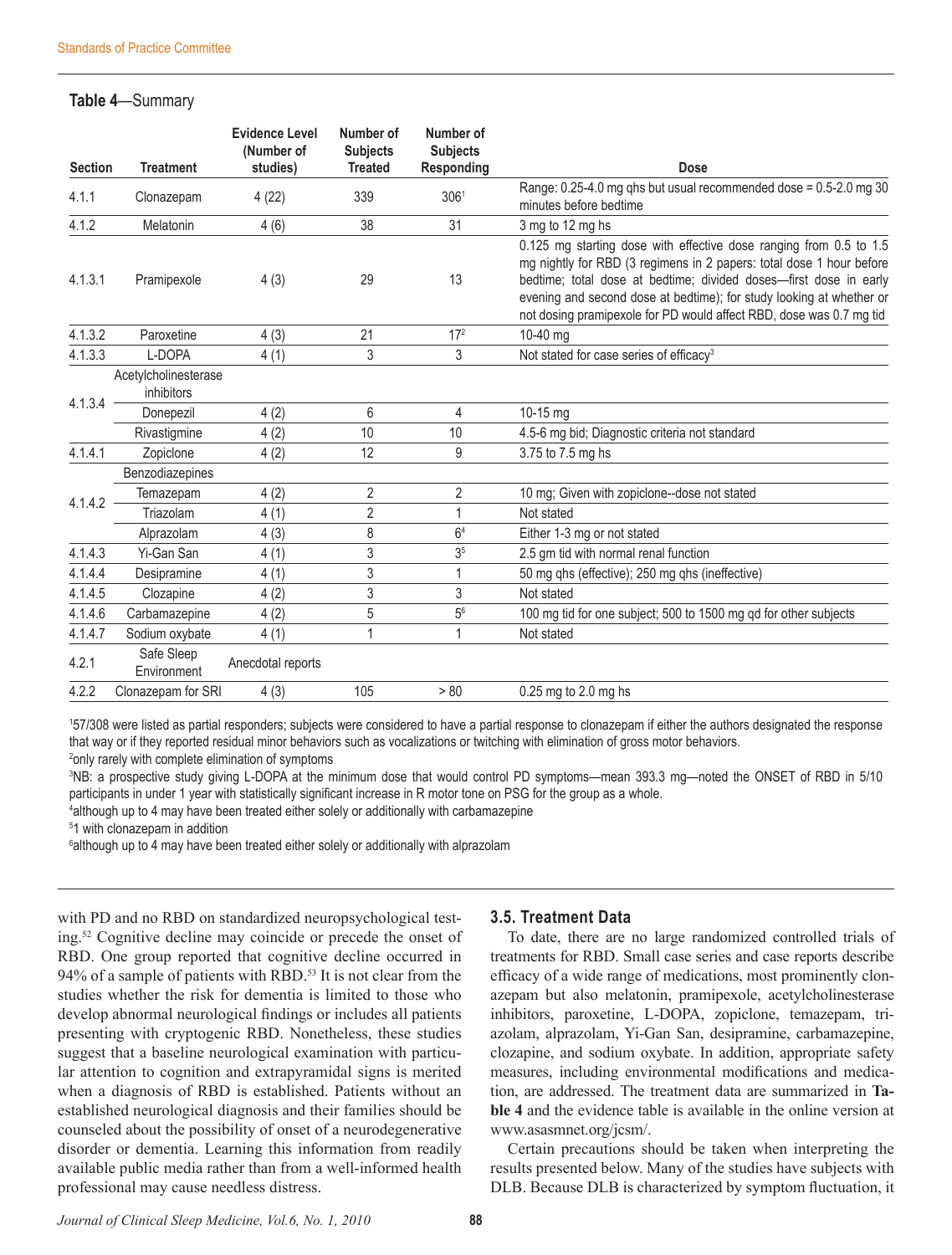may be difficult to ascertain whether or not symptom improvement is a function of medication effect or natural history.

### **4. Treatment for RBD involves medication and injury prevention**

#### **4.1. The following medications are treatment options for RBD**

#### *4.1.1. Clonazepam is suggested for the treatment of RBD but should be used with caution in patients with dementia, gait disorders, or concomitant OSA. Its use should be monitored carefully over time as RBD appears to be a precursor to neurodegenerative disorders with dementia in some patients. Level B*

The original case series describing RBD by Schenck et al. in 1986<sup>1</sup> reported that clonazepam successfully treated the vigorous behaviors during R sleep in 2 of the original 5 subjects (only 3 were treated and the third was successfully treated with desipramine). We identified 22 studies of the treatment of RBD using clonazepam. None of the studies exceeded Level 4 evidence. These include 16 case series<sup>6-8,11,16,54-64</sup> and 6 case reports.<sup>65-70</sup> A number of studies did not use PSG to diagnose RBD. A majority of the studies evaluated sleep clinic populations, whereas only 1 studied a community sample.<sup>8</sup> There were a total of 339 subjects, of whom 306 were noted to have complete (249) or partial (57) treatment response to clonazepam. These studies demonstrated substantial efficacy in patients with cryptogenic RBD6,16 as well as secondary RBD (associated with such disorders as synucleinopathies,<sup>7,15,71</sup> narcolepsy,<sup>29</sup> and brainstem lesions $54,66,69$ ), parasomnia overlap syndrome, $60$  and status dissociatus.<sup>57</sup> These data are consistent with the results from the Minnesota Regional Sleep Disorders Center, where clonazepam has been used to treat more than 200 patients with RBD with clinical efficacy in more than 80%.<sup>72</sup> Clonazepam was chosen because other initial therapies, which included R-suppressing tricyclic antidepressants, had failed and because of its efficacy in treating periodic limb movements of sleep (PLMS), which were noted to be present in some of the patients with RBD.<sup>73</sup>

Clonazepam is a long acting benzodiazepine with an elimination half-life of 30-40 hours that is rapidly absorbed after oral administration, with a bioavailability of 90%. Maximum plasma concentrations are reached within 1-4 hours after oral administration.74 The recommended dose is 0.25 mg to 2.0 mg 30 minutes prior to bedtime, but doses as high as 4.0 mg were reported.<sup>14</sup> Studies have reported minimal dosage tolerance and medication abuse with clonazepam for management of RBD.73,75 One study reported that women required higher dosing  $(1.4 \pm 0.4 \text{ mg})$  than men  $(0.68 \pm 0.4 \text{ mg})$  to control RBD symptoms.73 Failure to take clonazepam has resulted in immediate RBD relapse, but rapid control was restored after resumption of treatment.73 Dose escalation was reportedly rare,<sup>73,76</sup> but was noted in 1 study.<sup>64</sup> There was no significant difference in initial versus final mean dose  $(0.63 \pm 0.4 \text{ vs.})$  $0.97 \pm 0.89$  mg),<sup>76</sup> indicating absence of tolerance; withdrawal symptoms typically did not develop upon dose reduction or drug discontinuation.<sup>64,76</sup> However, many patients are unable

to substantially reduce their dose despite periodic attempts at gradual tapering without experiencing prompt reemergence of the primary sleep disorder.<sup>76</sup> In a series of intensive care unit (ICU) patients with RBD, failure to take clonazepam resulted in same-night relapse.<sup>62</sup> Follow-up has been reported for as long as 6 years.<sup>15</sup>

The mechanism of action of clonazepam is unknown. R sleep suppression is not involved nor is there normalization of R atonia.56,73 Clonazepam may preferentially control phasic locomotor activity at the brainstem level without restoring atonia via a serotonergic effect.<sup>56,73</sup> It may also modify dream content in RBD.73 An alternative proposed hypothesis suggests that dream generators are suppressed by clonazepam with inhibition of brainstem locomotor pattern generators.73 The fact that it produces clinical improvement without an effect upon RSWA suggests that it acts preferentially upon the locomotor systems rather than those affecting R atonia.<sup>77</sup> A hierarchical response to clonazepam was suggested in decreasing order of control: vigorous/violent behaviors and loud vocalizations > complex non-vigorous behaviors > simple limb jerking and body movements > excessive EMG twitching in R sleep. PSG data in 8 patients while on clonazepam demonstrated no change in sleep architecture including R sleep.<sup>73</sup> The only case-control study<sup>56</sup> (Level 4) of 5 RBD patients (age 45-66 years) treated with 0.5 to 2 mg clonazepam did not note any change in sleep variables compared to 5 age-matched controls except for a significant reduction in eye movement density and phasic chin EMG density. Clonazepam suppressed PLMS significantly but did not restore R atonia.

Most studies reported minimal side effects, but a recent retrospective study noted that 58% of 36 patients on clonazepam for RBD had moderate or severe side effects resulting in discontinuation of the medication in 13 patients.<sup>78</sup> The most common side effects included sedation, particularly in the morning<sup>7,73,76,79</sup>; impotence<sup>7,73</sup>; early morning motor incoordination<sup>7</sup>; confusion<sup>78</sup>; and memory dysfunction,<sup>76</sup> with no instance of drug abuse.73 Clonazepam at 0.5 to 1.0 mg can also be associated with the possible risk of developing or worsening sleep apnea.80 There is also a risk of confusion and falls with clonazepam at 2.0 mg nightly, with the potential for a subdural hematoma.<sup>11</sup> Only a minority of patients in a Hong Kong Chinese population reported adverse effects, including intolerable daytime somnolence (5/71) and transient and reversible increase in liver enzyme  $(1/71)$ .<sup>64</sup> These data suggest that clonazepam should be used with caution and oversight in patients with neurodegenerative disorders, obstructive sleep apnea, and underlying liver disease.

In conclusion, clonazepam has been effective in a number of Level 4 studies. However, there is a paucity of more robust data with most studies limited by selection bias of a sleep clinic sample, absence of long-term follow-up, and no comparison or control group. Prospective, controlled trials are needed to allow us to determine the efficacy of clonazepam in the treatment of RBD.

#### *4.1.2. Melatonin is suggested for the treatment of RBD with the advantage that there are few side effects. Level B*

The evidence for melatonin is less strong than for clonazepam. Nevertheless it is far stronger than for any of the subse-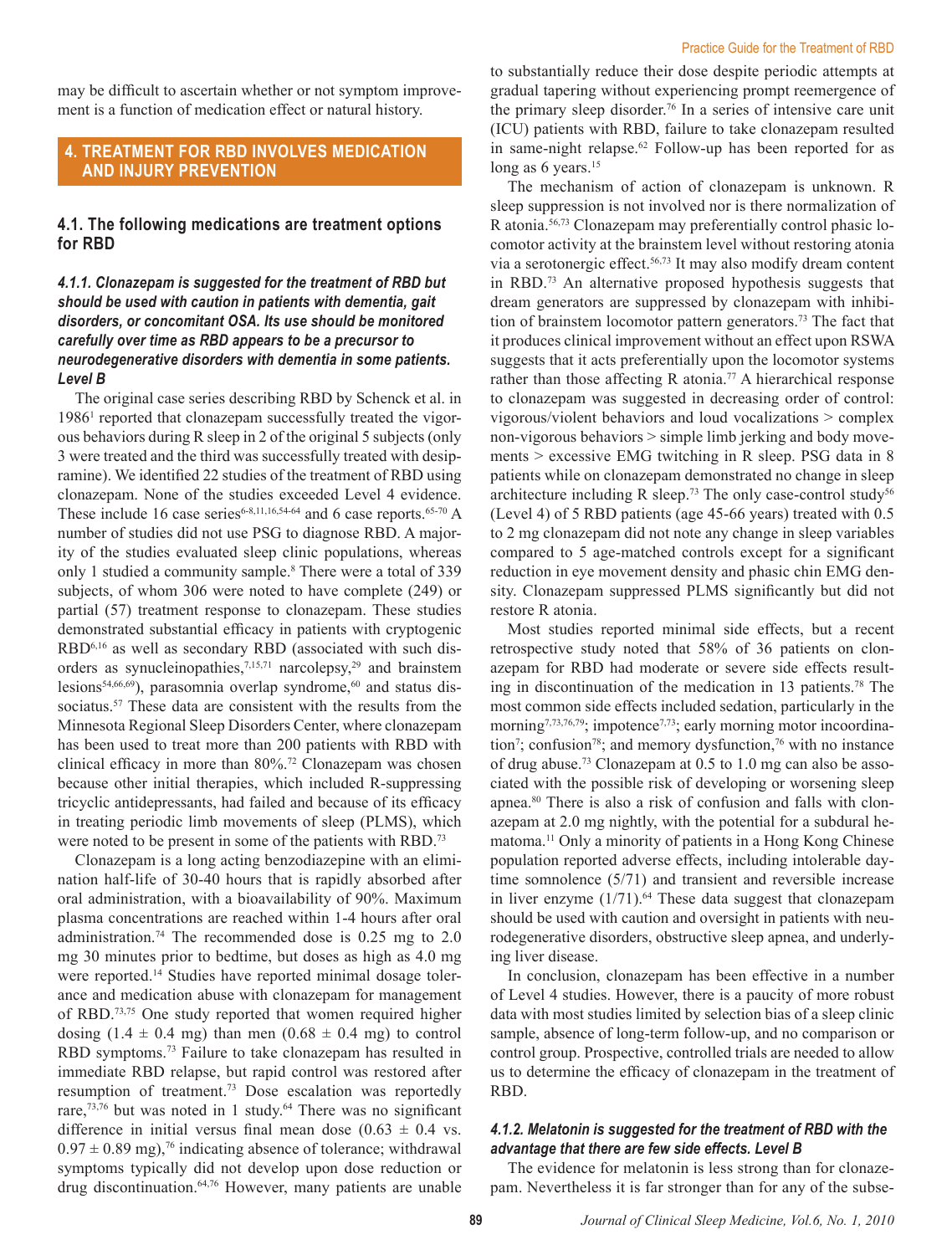quent agents; therefore, based on the evidence plus clinical consensus melatonin use is recommended at Level B. Melatonin 3-12 mg at bedtime has been shown to be effective in the treatment of RBD in Level 4 studies with relatively few subjects. Initially, melatonin was introduced to promote sleep, $81$ but others have speculated that it may help with an underlying disorder of desynchronization.<sup>82</sup> This benefit has been reported in 1 case report,<sup>81</sup> 2 open-label prospective case series of patients with IRBD, $82,83$  and 2 retrospective case series.<sup>78,84</sup> Taken together, these reports include a total of 38 patients. Thirty-one were noted to experience improvement with melatonin,<sup>78,81-84</sup> 2 more experienced transient improvement, $84$  and 1 seemed to worsen.84 Follow-up as far as 25 months was reported.<sup>84</sup> Doses ranged from 3 mg<sup>81</sup> to 12 mg,<sup>84</sup> and 6 subjects were also taking clonazepam (one of these used gabapentin as well).78,84 Successfully treated patients included those with synucleinopathies including DLB, PD and MSA<sup>82,84</sup>, memory problems,78,82,85 and sleep-disordered breathing.78,85 Dose-related side effects included morning headache, morning sleepiness, and delusions/hallucinations.<sup>84</sup> PSG showed statistically significant decreases in number of R epochs without atonia<sup>82,83</sup> and in movement time in  $R^{82}$ . This contrasts with the persistence of tonic muscle tone in R sleep seen with patients treated with clonazepam.<sup>56</sup>

### *4.1.3. Pramipexole may be considered to treat RBD but efficacy studies have shown contradictory results. There is little evidence to support the use of paroxetine or L-DOPA to treat RBD, and some studies have suggested that these drugs may actually induce or exacerbate RBD. There are limited data regarding the efficacy of acetylcholinesterase inhibitors, but they may be considered to treat RBD in patients with a concomitant synucleinopathy. Level C*

#### **4.1.3.1. Pramipexole**

The relationship of RBD and PD, as well as the results of PET48and SPECT45 scans suggesting dysfunction in the dopaminergic nigrostriatal systems of patients with IRBD, led some to consider dopaminergic agents in the treatment of RBD. Level 4 studies with pramipexole, a dopaminergic  $D_2$  -  $D_3$  receptor agonist, have produced mixed results. There are 2 published case series $86,87$  examining the effectiveness of pramipexole in idiopathic and secondary RBD and a third<sup>88</sup> examining the role in patients already receiving therapy for previously diagnosed PD. There were a total of 29 subjects with and without synucleinopathies diagnosed at the time of the reports. Of these, 13 had a positive response, $86,87$  with an additional 2 subjects having a brief transient response.<sup>86</sup> One study<sup>88</sup> of 11 subjects with PD demonstrated no benefit from pramipexole treatment on RBD symptoms, including blinded review of post treatment video. It should be noted that the pramipexole dose was titrated using general PD motor symptoms rather than RBD symptoms as an endpoint with a maximal dose of 0.7 mg three times a day. However, this was similar to the mean nightly dose used in the other 2 studies (0.78 and 0.89 mg).86,87 Surprisingly, 1 study with pretreatment and treatment PSG, which demonstrated clinical efficacy, showed a statistically significant increase in tonic REM motor tone during treatment with a decrease in video-

taped simple, but not complex, motor behaviors.<sup>86</sup> The study in PD subjects that did not demonstrate clinical efficacy also did not show any statistically significant changes in R-related increases in muscle tone.<sup>88</sup>

Taken together, these few studies suggest the possibility that pramipexole may be helpful in some patients with RBD. If a benefit exists, it seems to be in patients who have not yet been diagnosed with neurodegenerative disease. Dopaminergic agonists may exacerbate symptoms of DLB, and since many patients with IRBD ultimately develop DLB, caution should be exercised with its use.

#### **4.1.3.2. Paroxetine**

Paroxetine is a selective serotonin reuptake inhibitor (SSRI). Case reports of SSRI-induced RBD<sup>35,36</sup> suggest that it might exacerbate RBD. A recent population study<sup>38</sup> showed an increased risk ratio of being on antidepressants (including paroxetine) for patients with early-onset RBD. Nonetheless, paroxetine was used in 1 Level 4 case series<sup>50</sup> of 19 subjects with cryptogenic RBD because of its ability to suppress R sleep. Sixteen of the 19 participants noted improvement in RBD symptoms, with 11 showing significant improvement but none having complete elimination of symptoms. Doses ranged from 10-40 mg at bedtime. Paroxetine was also noted to be efficacious in 1 case report<sup>49</sup> at a dose of 10 mg. Yet there is also a case report<sup>34</sup> of paroxetine causing RBD (the dose was 30 mg daily). Reported side effects included nausea, dizziness, diarrhea,<sup>50</sup> and thirst.<sup>49</sup> These data provide little support for the use of paroxetine in the treatment of RBD.

#### **4.1.3.3. L-DOPA**

There are limited Level 4 data demonstrating efficacy of L-DOPA in the treatment of RBD. However, there are additional low-grade data that imply that L-DOPA may promote RBD, although this conclusion cannot be definitively inferred. A small Level 4 case series<sup>89</sup> reported efficacy of L-DOPA in 3 RBD subjects with PD at unspecified doses. The postulated mechanism for efficacy was a reduction in R sleep.<sup>89</sup> In contrast, there are data79 showing that patients with PD and RBD have had a greater exposure to L-DOPA than those with PD alone, suggesting that L-DOPA may not be efficacious. In addition, a Level 4 prospective case series showed the onset of RBD in under one year of administering L-DOPA in 5/15 L-DOPA naïve participants.90 Furthermore, PSG showed a statistically significant increase in tonic and phasic chin EMG activity in the group as a whole. The authors do not speculate on how L-DOPA would trigger the onset of RBD. These data overall suggest a limited role for L-DOPA in the treatment of RBD at this time.

#### **4.1.3.4. Acetylcholinesterase inhibitors**

As described above, circuitry controlling R sleep involves multiple neurotransmitters, including acetylcholine. Thus, dysfunction of cholinergic nuclei or pathways are likely to be involved, even if they are only secondarily affected by dysfunction in modulating systems, such as those of the basal ganglia. Some authors have suggested that RBD may be due to a disruption in Rrelated cholinergic systems.<sup>91</sup> Despite the fact that cholinesterase inhibitors may be associated with sleep disruption, vivid dreams and sleep-related disruptive behaviors, they have also been con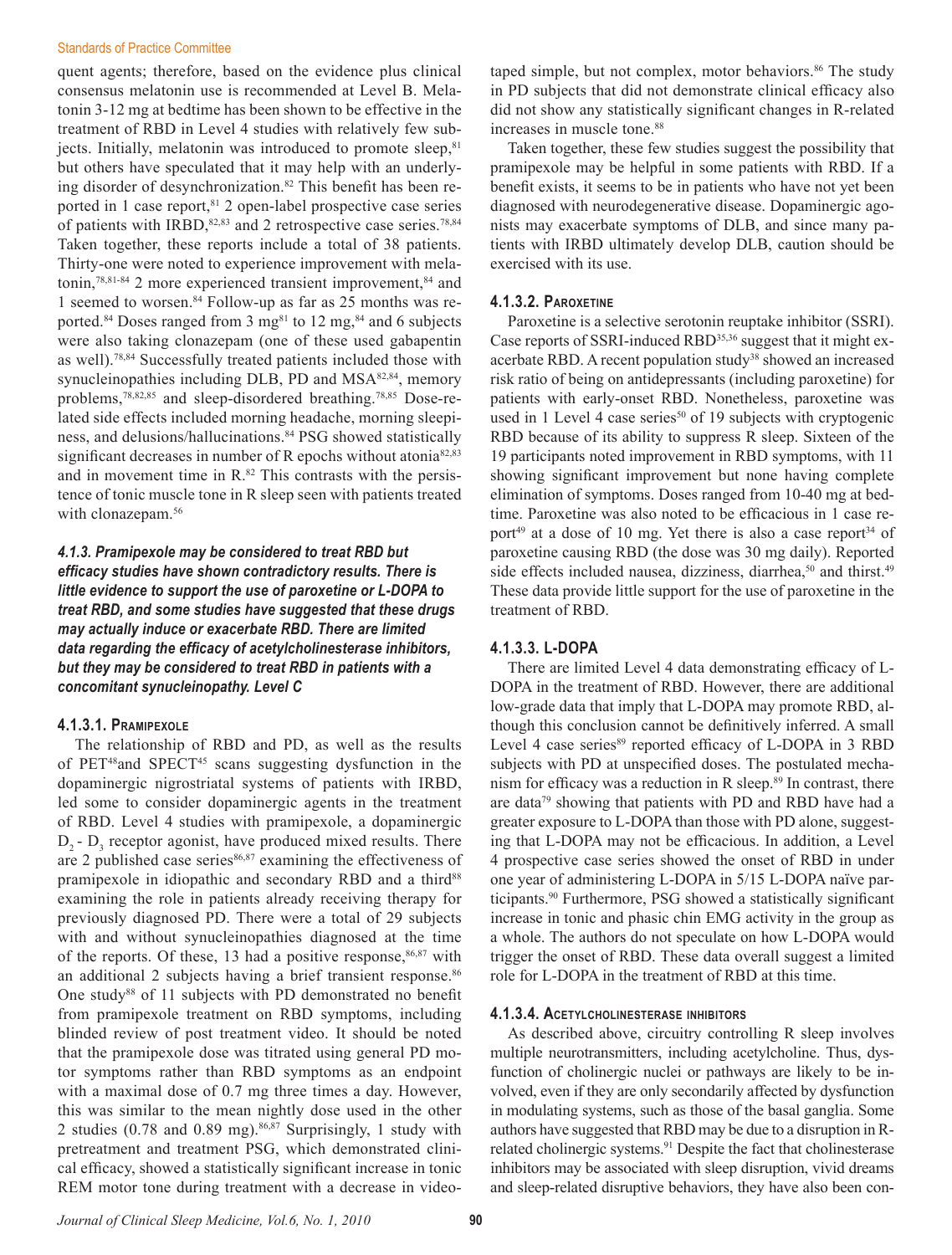sidered for the treatment of RBD, possibly through enhancing cholinergic R-on neurons to normalize the R circuitry.59,92 There were 2 papers<sup>59,93</sup> presenting 6 cases of treatment of RBD with donepezil—4 were associated with unspecified neurodegenerative disorders (and 1 had previously undergone resection of a craniopharyngioma) and 1 was "childhood onset". Four patients responded at doses between 10 mg and 15 mg,<sup>59,93</sup> and two patients failed to respond to donepezil at a dose of 10 mg.<sup>59</sup>

The data addressing efficacy of rivastigmine are compromised by the absence of the typical history of clearly acting out dreams, which may be a function of the difficulty obtaining clear subjective symptoms from patients with DLB. Instead, correlates such as nightmares, PLMS, vigorous movements during sleep, and confusion on wakening are used to suggest the presence of RBD in the DLB population. Two small case series<sup>94,95</sup> examined the efficacy of rivastigmine on multiple symptoms of DLB. Ten subjects were thought to have RBD, which was not documented by PSG data, and all 10 were reported to have improvement of nighttime symptoms with rivastigmine at doses ranging from 4.5 mg to 6 mg twice daily.

Unfortunately, most of the reported cases of the use of cholinesterase inhibitors included patients with the diagnosis of DLB. None of the studies addressed the issue of disease fluctuation making it difficult to determine with any degree of certainty whether or not improvements in clinical state are the result of treatment or represent the natural course of the disease, particularly in the absence of large numbers of subjects followed over a long period of time.<sup>21</sup>

### *4.1.4. The following medications may be considered for treatment of RBD, but evidence is very limited with only a few subjects having been studied for each medication: zopiclone, benzodiazepines other than clonazepam, Yi-Gan San, desipramine, clozapine, carbamazepine, and sodium oxybate. Level C*

#### **4.1.4.1. Zopiclone**

One case series and 1 case report mention treatment of RBD with zopiclone.<sup>29,78</sup> The authors do not propose a specific mechanism other than to suggest that there may be a class-specific effect of GABA acting hypnotics on RBD.78 In total, 9/12 subjects were effectively treated with zopiclone, of which 2 required an additional benzodiazepine agent. The dose ranged from 3.75 mg to 7.5 mg nightly. Side effects included rash and nausea.<sup>78</sup> Thus, there are positive but sparse Level 4 data supporting the use of zopiclone.

#### **4.1.4.2. Benzodiazepines other than clonazepam: temazepam, triazolam, alprazolam**

The data on benzodiazepines other than clonazepam consists of Level 4 studies of generally 1 or 2 subjects. Efficacy was noted in 1 subject treated with temazepam alone  $(10 \text{ mg})^{29}$ and one treated with temazepam in conjunction with zopiclone (dose not specified)78; 1 of 2 subjects given triazolam (dose not stated)<sup>7</sup>; and reference to success in 4 patients with parasomnia overlap syndrome given alprazolam (1-3 mg) and/or carbamazepine, so the exact efficacy of alprazolam is difficult to infer.60 Another report of 2 patients treated with alprazolam failed to demonstrate clinical efficacy (initially effective at 0.5 mg but

symptoms returned and were unresponsive to higher doses; for the other patient, the dose was not specified)<sup>1</sup> although 2 other patients did demonstrate a response to alprazolam at a dose of 1-3 mg.76 The exact mechanism of action is unknown.

#### **4.1.4.3. Yi-Gan San, an herbal medication**

A Level 4 case series<sup>96</sup> of 3 subjects who were either intolerant of clonazepam or for whom clonazepam was contraindicated reported complete resolution of symptoms with Yi-Gan San, which consists of *Atractylodis Lanceae* rhizoma, Hoelen, Cnidii rhizoma, Angelicae radix, Bupleuri radix, Glycyrrhizae radix, and Uncariae ramulus et uncus. The authors propose that the efficacy demonstrated by Yi-Gan San may reflect the GABA-ergic and serotonergic  $(5-HT_2)$  properties of Angelicae radix. The dose of Yi-Gan San was 2.5 g before meals 3 times a day except in a patient with renal dysfunction, who was successfully treated with 1 evening dose of 2.5 g. One of the other subjects was also treated with a small dose of clonazepam (0.25 mg) in addition to the Yi-Gan San. Yi-Gan San did not result in any side effects in this study.

#### **4.1.4.4. Desipramine**

The original RBD case series<sup>1</sup> included 3 patients treated with desipramine because of its ability to suppress phasic and tonic components of R sleep, with sustained success in 1 of 3 patients. One patient had suppression of violent behaviors with persistence of minor behaviors (such as minor limb twitching and vocalizations) at a dose of 50 mg nightly; 1 patient had suppression of RBD symptoms for only 3 weeks, despite doses up to 250 mg nightly and eventually required treatment with clonazepam; and 1 patient was unable to tolerate desipramine.

#### **4.1.4.5. Clozapine**

Three patients are reported<sup> $7,11$ </sup> to have been treated with clozapine (dose not specified) who had both RBD and dementia, in 2 of whom clonazepam had failed. No presumed mechanism of action was mentioned. One patient had complete resolution of RBD symptoms, 1 had partial resolution, and 1 had reduced symptoms. Both of these were level 4 studies.

#### **4.1.4.6. Carbamazepine**

There is sparse Level 4 evidence consisting of 1 case report $97$ and 1 small case series $60$  (4 subjects) with minimal information suggesting that carbamazepine, perhaps in conjunction with alprazolam, may be effective in the treatment of RBD. The case report from Bamford<sup>97</sup> presents a patient with RBD who responded to carbamazepine at a dose of 100 mg three times a day. Carbamazepine was chosen at the time because of its ability to control aggressive behavior in psychiatric disorders (which was not present during the day in the patient) and resulted in an absence of violent behavior during the night, elimination of "crazy dreams," and a 75% improvement in jerking nocturnal movements. The case series<sup>60</sup> is of patients with parasomnia overlap syndrome, most of whom were treated with clonazepam, but there is mention that 4 subjects were treated with carbamazepine (500 to 1500 mg) and/or alprazolam who had full or substantial control of symptoms. Unfortunately, the exact dosing and the number of subjects on carbamazepine alone are not reported.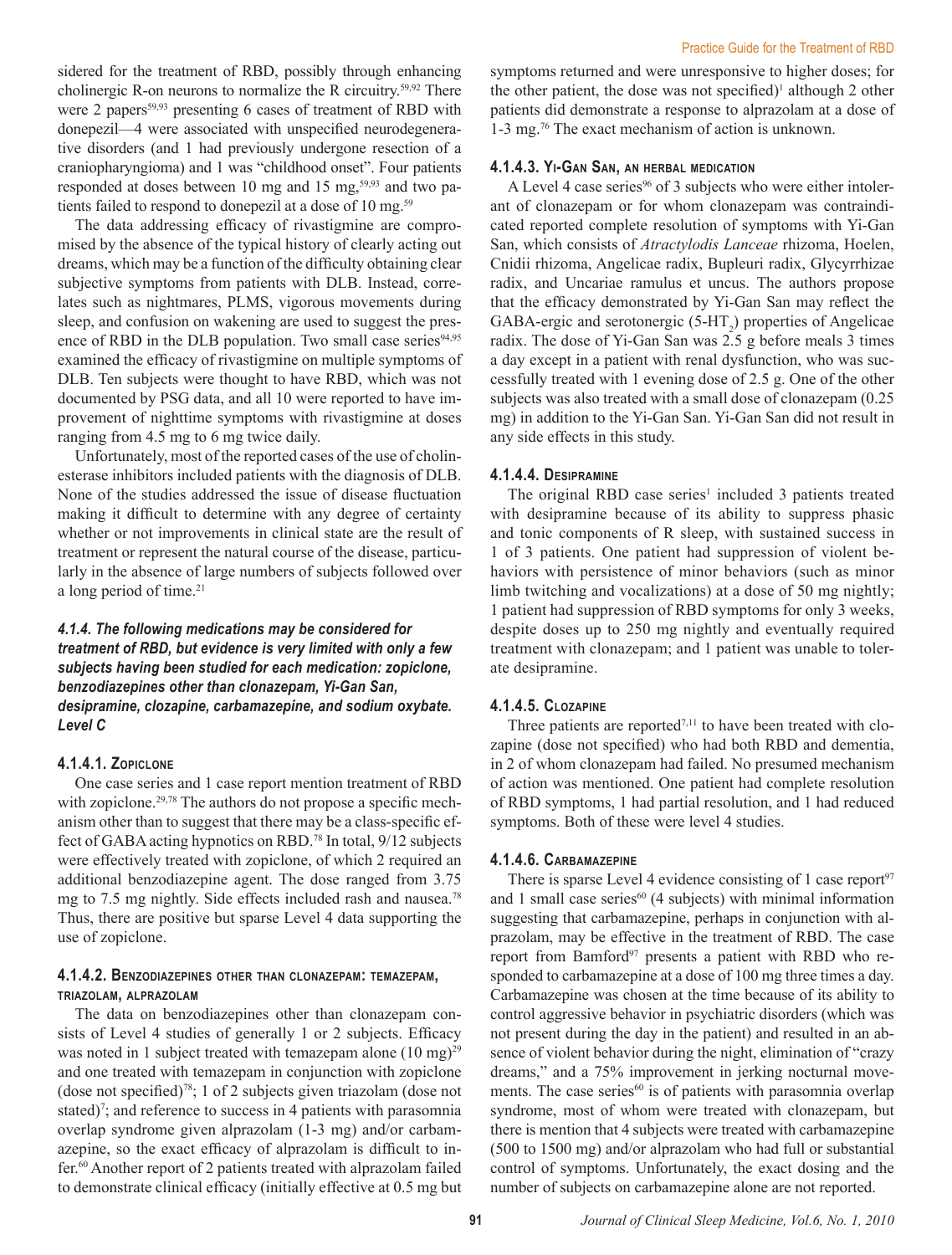#### **4.1.4.7. Sodium oxybate**

There is 1 case report within a recent case series (Level 4 evidence) citing efficacy of sodium oxybate, dose not specified, in a patient with RBD.78

### **4.2. The following are injury prevention techniques for patients with RBD**

A striking aspect of RBD is the history of SRI. Injuries were a significant portion of the morbidity related to the disorder. The reported sleep clinic prevalence of SRI in diagnosed RBD patients ranged from 30% to  $81\%$ .<sup>7,11,64,73</sup> In a community sample of 1034 elderly surveyed in Hong Kong, 0.8% reported history of sleep-related injuries.<sup>8</sup> Types of injuries ranged from ecchymoses and lacerations to fractures and subdural hematomas, $11,62,64,73,75$  with ecchymoses and lacerations being significantly more common than fractures.<sup>62,64,73</sup> RBD also carries an ongoing risk for injury to the bed partner.<sup>11</sup> In a series<sup>7</sup> of 92 patients,  $64\%$  of the bed partners  $(53/83)$ sustained punches, kicks, attempted strangulation, and assault with objects. RBD-related injuries may warrant ICU admission or may arise during ICU admissions for other medical reasons, such as stroke.<sup>62</sup> RBD is also a treatable cause of falls in the elderly.<sup>68</sup>

#### *4.2.1. Modifying the sleep environment is suggested for the treatment of patients with RBD who have sleep-related injury. Level A*

There was a strong consensus among task force members that non-pharmacologic measures, specifically maintaining a safe sleeping environment for both the patient and the bed partner, are paramount to injury prevention and should be enforced as an adjunct to therapeutic intervention.<sup>8,98,99</sup> Recommended measures include placing a mattress on the floor, padding corners of furniture, window protection, and removing potentially dangerous objects, such as guns or sharp objects, from the bedroom. In addition, it may be prudent for the bed partner to sleep in a different room until the RBD symptoms are controlled.

In 4 Level 4 case series for treatments, methods improvised by both patients and clinicians to prevent injuries were summarized. These provide the basis for current recommendations to prevent trauma related to nocturnal RBD-related behaviors. Self-protection measures adopted by the patients include placing a mattress on the floor, $8,64,73$  sleeping in separate beds or separate rooms from bed partners, $64,73$  barricades of pillows or plastic screens, <sup>64,73</sup> restraint devices (including sleeping bags and ropes, belts, or dog leashes attaching patients to their beds), <sup>64,73</sup> and padded waterbeds. <sup>64,73</sup> In a case series of RBD patients requiring ICU admissions, $62$  patients were safeguarded from injury during their PSG studies by having padded rails on their beds, by removing potentially dangerous objects from their bedside, and by having a technician continuously observing them on a video monitor in an adjacent room during sleep. No active restraints were used as such devices were considered potentially dangerous if sudden twisting movements occurred. In the Mayo clinic series,<sup>7</sup> the authors advised institution of safety measures of the sleeping environment, including moving furniture away from the bed and sleeping on a mattress on the floor. Additionally, potentially dangerous objects should be removed from the bedroom, weapons (if any) should be stored and locked away safely outside the bedroom with the key entrusted to another person, the corners around the bed should be padded or cushioned, and window protection should be considered.77,99

Clinicians should emphasize the importance of maintaining a safe sleep environment to prevent potentially injurious nocturnal behaviors as an adjunct to treatment with medications during sleep or as the sole therapy when medications are not indicated. Given the nature of the problem, controlled studies will not be feasible; however longitudinal data collection in larger clinic and community based samples with measured outcomes are recommended.

### *4.2.2. Clonazepam is suggested to decrease the occurrence of sleep-related injury caused by RBD for whom pharmacologic therapy is deemed necessary. It should be used in caution in patients with dementia, gait disorders, or concomitant OSA, and its use should be monitored carefully over time. Level B*

Clonazepam was effective in 2 Level 4 case series of SRI and RBD and 1 level 4 case series of SRI that had just 1 patient with RBD: 62/71 subjects in a case series from Hong Kong,64 in "most" of 33 patients with RBD and SRI in an early report of the syndrome,<sup>73</sup> and in a patient admitted to the ICU with a C-2 fracture secondary to RBD (and in 11 other ICU patients who had RBD but were not admitted for injury from RBD).<sup>62</sup> Clonazepam at a dose of 0.25-2.0 mg 1 to 2 hours before bedtime was effective in preventing further injuries. The rate of SRI after treatment with clonazepam fell from 80.8% pre-treatment to 5.6% post-treatment in the Hong Kong series.<sup>64</sup>

### **5. Conclusion and Areas for Future Research**

The medical literature on the treatment of RBD lacks randomized, double-blind controlled or head-to-head clinical trials of pharmacologic therapy. The most abundant published data are on the use of clonazepam, a medication with significant side effects, particularly in those patients with concomitant dementia. Given that there is a significant likelihood of any patient with RBD developing a synucleinopathy, alternative medications that will not have adverse effects on cognition are needed for the treatment of this disorder. It may be advantageous to switch from benzodiazepine therapy to an alternative when symptoms such as dementia arise in the course of the disorder. Melatonin use is increasing as a first-line treatment for RBD and in patients with dementia and sleep apnea. A variety of other medications have been tried without much data supporting their use. With or without pharmacologic therapy, the physician should counsel the patient about ways to modify the sleep environment to ensure safety.

Future studies should focus on the effects of medications on critical outcomes of treatment: prevention of injury, improvement of sleep quality, reduction of adverse daytime effects and improvement of the PSG features of RBD such as RSWA. In addition, long-term efficacy and safety in medications other than clonazepam needs to be established. A central registry tracking treatment effects may also advance the field.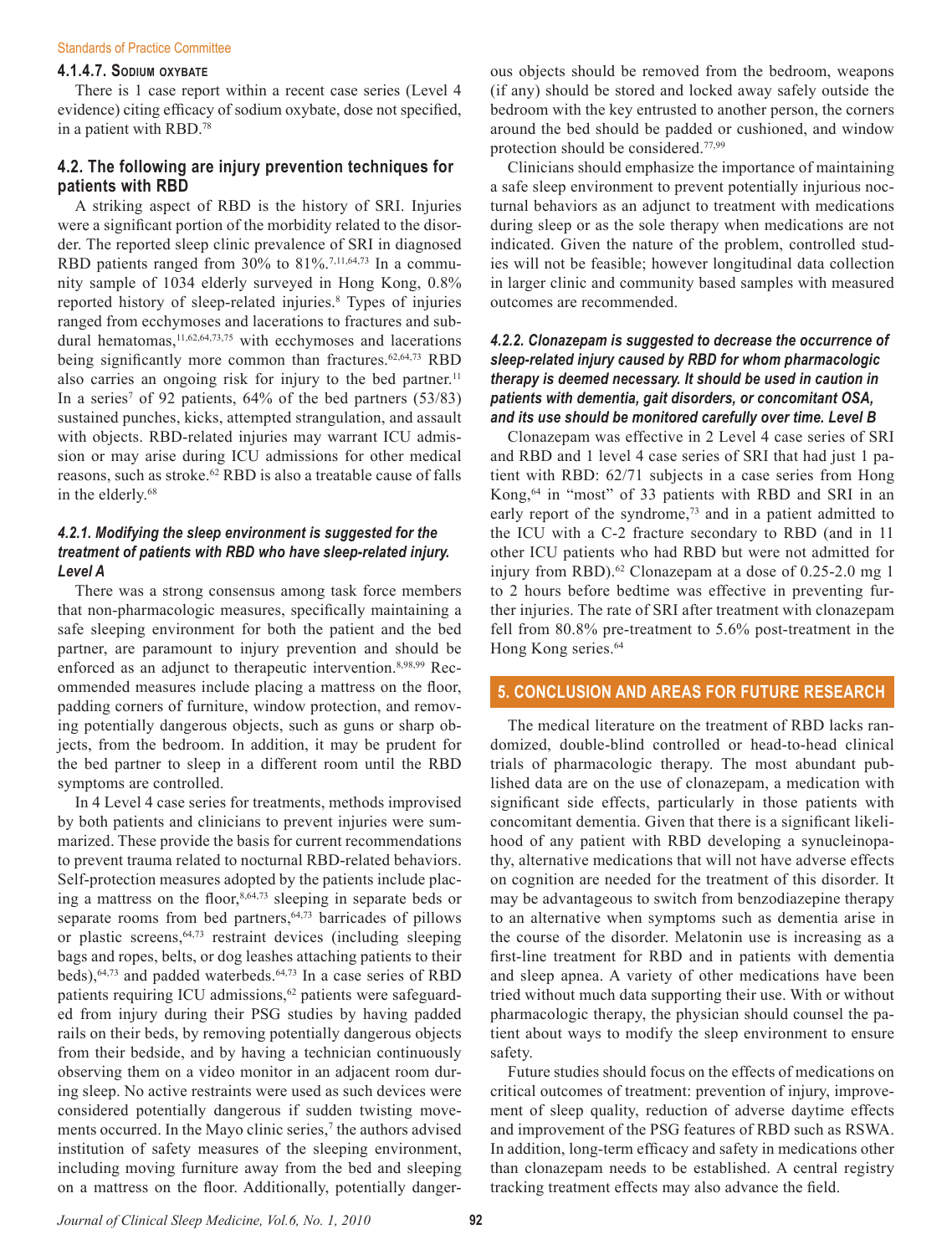#### **References**

- 1. Schenck CH, Bundlie SR, Ettinger MG, Mahowald MW. Chronic behavioral disorders of human REM sleep: a new category of parasomnia. *Sleep* 1986;9:293-308.
- 2. Phillips B, Ball C, Sackett D, et al. Oxford Centre for Evidence-Based Medicine Levels of Evidence (March 2009). http://www.cebm.net/index.aspx?o = 1025.
- 3. Fitch K, Bernstein SJ, Aguilar MS, et al., eds. The RAND/UCLA Appropriateness Method User's Manual; 2000.
- 4. Morrison AR, Mann GL, Hendricks JC. The relationship of excessive exploratory behavior in wakefulness to paradoxical sleep without atonia. *Sleep* 1981;4:247-57.
- 5. Schenck CH, Mahowald MW. REM sleep behavior disorder: clinical, developmental, and neuroscience perspectives 16 years after its formal identification in SLEEP. *Sleep* 2002;25:120-38.
- 6. Chiu HFK, Wing YK, Chung DWS, Ho CKW. REM sleep behavior disorder in the elderly. *Int J Geriat Psychiatry* 1997;12:888-91.
- 7. Olson EJ, Boeve BF, Silber MH. Rapid eye movement sleep behaviour disorder: demographic, clinical and laboratory findings in 93 cases. *Brain* 2000;123:331-9.
- 8. Chiu HFK, Wing YK, Lam LCW, et al. Sleep-related injury in the elderly An epidemiological study in Hong Kong. *Sleep* 2000;23:1-5.
- 9. Ohayon MM, Caulet M, Priest RG. Violent behavior during sleep. *J Clin Psychiatry* 1997;58:369-76.
- 10. Comella CL, Nardine TM, Diederich NJ, Stebbins GT. Sleep-related violence, injury, and REM sleep behavior disorder in Parkinson's disease. *Neurology* 1998;51:526-9.
- 11. Boeve BF, Silber MH, Ferman TJ, et al. REM sleep behavior disorder and degenerative dementia: An association likely reflecting Lewy body disease. *Neurology* 1998;51:363-70.
- 12. Uchiyama M, Isse K, Tanaka K, et al. Incidental Lewy body disease in a patient with REM sleep behavior disorder. *Neurology* 1995;45:709-12.
- 13. Boeve BF, Silber MH, Saper CB, et al. Pathophysiology of REM sleep behaviour disorder and relevance to neurodegenerative disease. *Brain* 2007;130:2770-88.
- 14. Mahowald MW, Schenck CH, Bornemann MA. Pathophysiologic mechanisms in REM sleep behavior disorder. *Curr Neurol Neurosci Rep* 2007;7:167-72.
- 15. Schenck CH, Bundlie SR, Mahowald MW. Delayed emergence of a parkinsonian disorder in 38% of 29 older men initially diagnosed with idiopathic rapid eye movement sleep behavior disorder. *Neurology* 1996;46:388-93.
- 16. Iranzo A, Molinuevo JL, Santamaria J, et al. Rapid-eye movement sleep behaviour disorder as an early marker for a neurodegenerative disorder: a descriptive study. *Lancet Neurol* 2006;5:572-7.
- 17. Schenck CH, Bundlie SR, Mahowald MW. REM Behavior Disorder (RBD): Delayed emergence of Parkinsonism and/or dementia in 65% of older men initially diagnosed with idiopathic RBD, and an analysis of the minimum and maximum tonic and/or phasic electromyographic abnormalities found during REM sleep. *Sleep* 2003;26(Abstract supplement):A316.
- 18. Boeve BF, Silber MH, Ferman TJ, Lucas JA, Parisi JE. Association of REM sleep behavior disorder and neurodegenerative disease may reflect an underlying synucleinopathy. *Mov Disord* 2001;16:622-30.
- 19. Gjerstad MD, Boeve BF, Wentzel-Larsen T, Aarsland D, Larsen JP. Occurrence and clinical correlates of REM sleep behaviour disorder in patients with Parkinson's disease over time. *J Neurol Neurosurg Psychiatry* 2008;79:387-91.
- 20. Gagnon J-F, Bedard M-A, Fantini ML, et al. REM sleep behavior disorder and REM sleep without atonia in Parkinson's disease. *Neurology* 2002;59:585-9.
- 21. McKeith IG, Dickson DW, Lowe J, et al. Diagnosis and management of dementia with Lewy bodies: Third report of the DLB consortium. *Neurology* 2005;65:1863-72.
- 22. Gagnon J-F, Petit D, Fantini ML, et al. REM sleep behavior disorder and REM sleep without atonia in probable Alzheimer disease. *Sleep* 2006;29:1321-5.
- 23. Boesch SM, Frauscher B, Brandauer E, Wenning GK, Hogl B, Poewe W. Disturbance of rapid eye movement sleep in spinocerebellar ataxia type 2. *Mov Disord* 2006;21:1751-4.
- 24. Iranzo A, Santamaria J, Tolosa E. The clinical and pathophysiological relevance of REM sleep behavior disorder in neurodegenerative diseases. *Sleep Med Rev* 2009;13:385-401.
- 25. Iranzo A, Graus F, Clover L, et al. Rapid eye movement sleep behavior disorder and potassium channel antibody-associated limbic encephalitis. *Ann Neurol* 2006;59:178-82.
- 26. Zambelis T, Paparrigopoulos T, Soldatos CR. REM sleep behaviour disorder associated with a neurinoma of the left pontocerebellar angle. *J Neurol Neurosurg Psychiatry* 2002;72:821-2.
- 27. Gomez-Choco MJ, Iranzo A, Blanco Y, Graus F, Santamaria J, Saiz A. Prevalence of restless legs syndrome and REM sleep behavior disorder in multiple sclerosis. *Mult Scler* 2007;13:805-8.
- 28. Xi Z, Luning W. REM sleep behavior disorder in a patient with pontine stroke. *Sleep Med* 2009;10:143-6.
- 29. Bonakis A, Howard RS, Williams A. Narcolepsy presenting as REM sleep behaviour disorder. *Clin Neurol Neurosurg* 2008;110:518-20.
- 30. Dauvilliers Y, Rompré S, Gagnon J-F, Vendette M, Petit D, Montplaisir J. REM sleep characteristics in narcolepsy and REM sleep behavior disorder. *Sleep* 2007;30:844-9.
- 31. Ferri R, Franceschini C, Zucconi M, et al. Searching for a marker of REM sleep behavior disorder: Submentalis muscle EMG amplitude analysis during sleep in patients with narcolepsy/cataplexy. *Sleep* 2008;31:1409-17.
- 32. Fantini ML, Michaud M, Gosselin N, Lavigne G, Montplaisir J. Periodic leg movements in REM sleep behavior disorder and related autonomic and EEG activation. *Neurology* 2002;59:1889-94.
- 33. Iranzo A, Santamaria J. Severe obstructive sleep apnea/hypopnea mimicking REM sleep behavior disorder: development of a scoring method. *Sleep* 2005;28:203-6.
- 34. Parish JM. Violent dreaming and antidepressant drugs: or how paroxetine made me dream that I was fighting Saddam Hussein. *J Clin Sleep Med* 2007;3:529-31.
- 35. Schenck CH, Mahowald MW, Kim SW, O'Connor KA, Hurwitz TD. Prominent eye movements during nrem sleep and rem sleep behavior disorder associated with fluoxetine treatment of depression and obsessive-compulsive disorder. *Sleep* 1992;15:226-35.
- 36. Schutte S, Doghramji K. REM behavior disorder seen with Venlafaxine (Effexor). *Sleep Res* 1996;25:364.
- 37. Onofrj M, Thomas A, Nash JR, Wilson SJ, Potokar JP, Nutt DJ. Mirtazapine induces REM sleep behavior disorder (RBD) in parkinsonism - Correspondence. *Neurology* 2003;61:1161.
- 38. Teman P, Tippman-Peikert M, Silber MH, Slocumb NL, Robert Auger R. Idiopathic rapid-eye movement sleep disorder: associations with antidepressants, psychiatric diagnoses, and other factors, in relation to age of onset. *Sleep Med* 2009;10:60-65.
- 39. Winkelman JW, James L. Serotonergic antidepressants are associated with REM sleep without atonia. *Sleep* 2004;27:317-21.
- 40. Iranzo A, Santamaria J. Bisoprolol-induced rapid eye movement sleep behavior disorder. *Am J Med* 1999;107:390-2.
- 41. Silber MH. REM sleep behavior disorder associated with barbiturate withdrawal. *Sleep Res* 1996;25:371.
- 42. American Academy of Sleep Medicine. International classification of sleep disorders 2nd ed.: Diagnostic and coding manual. Westchester, IL: American Academy of Sleep Medicine; 2005.
- 43. Iber C, Ancoli-Israel S, Chesson A, Quan SF, for the American Academy of Sleep Medicine. The AASM manual for the scoring of sleep and associated events: rules, terminology and technical specifications 1st ed. Westchester, IL: American Academy of Sleep Medicine; 2007.
- 44. Kluge M, Schussler P, Steiger A. Duloxetine increases stage 3 sleep and suppresses rapid eye movement (REM) sleep in patients with major depression. *Eur Neuropsychopharmacol* 2007;17:527-31.
- 45. Eisensehr I, Linke R, Noachtar S, Schwarz J, Gildehaus JF, Tatsch K. Reduced striatal dopamine transporters in idiopathic rapid eye movement sleep behavior disorder: comparison with Parkinson's disease and controls. *Brain* 2000;123:1155-60.
- 46. Eisensehr I, Linke R, Tatsch K, et al. Increased muscle activity during Rapid Eye Movement sleep correlates with decrease of striatal presynaptic dopamine transporters. IPT and IBZM SPECT imaging in subclinical and clinically manifest idiopathic REM sleep behavior disorder, Parkinson's disease and controls. *Sleep* 2003;26:507-12.
- 47. Gilman S, Koeppe RA, Chervin RD, et al. REM sleep behavior disorder is related to striatal monoaminergic deficit in MSA. *Neurology* 2003;61:29-34.
- 48. Albin RL, Koeppe RA, Chervin RD, et al. Decreased striatal dopaminergic innervation in REM sleep behavior disorder. *Neurology* 2000;55:1410-2.
- 49. Takahashi T, Mitsuya H, Murata T, Murayama J, Wada Y. Opposite effects of SS-RIs and tandospirone in the treatment of REM sleep behavior disorder. *Sleep Med* 2008;9:317-9.
- 50. Yamamoto K, Uchimura N, Habukawa M, et al. Evaluation of the effects of paroxetine in the treatment of REM sleep behavior disorder. *Sleep Biol Rhythms* 2006;4:190-2.
- 51. Ferini-Strambi L, Di Gioia MR, Castronovo V, Oldani A, Zucconi M, Cappa SF. Neuropsychological assessment in idiopathic REM sleep behavior disorder (RBD): Does the idiopathic form of RBD really exist? *Neurology* 2004;62:41-5.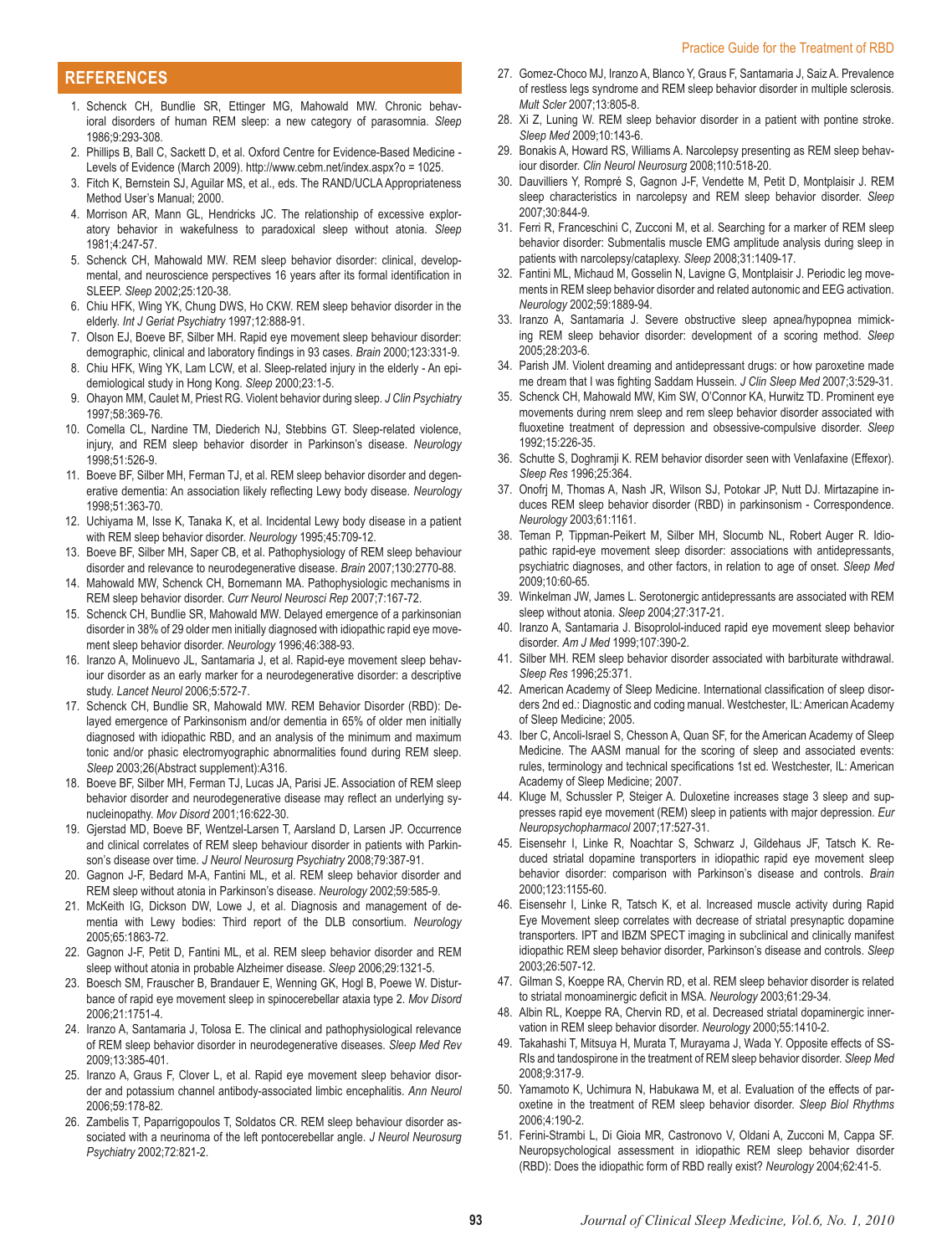- 52. Vendette M, Gagnon JF, Decary A, et al. REM sleep behavior disorder predicts cognitive impairment in Parkinson disease without dementia. *Neurology* 2007;69:1843-9.
- 53. Ferman TJ, Boeve BF, Smith GE, et al. REM sleep behavior disorder and dementia: Cognitive differences when compared with AD. Neurology 1999;52:951-7.
- 54. Culebras A, Moore JT. Magnetic resonance findings in REM sleep behavior disorder. *Neurology* 1989;39:1519-23.
- 55. Husain A, Miller PP, Carwile ST. REM sleep behavior disorder: potential relationship to post-traumatic stress disorder. *J Clin Neurophysiol* 2001;18:148-57.
- 56. Lapierre O, Montplaisir J. Polysomnographic features of REM sleep behavior disorder: Development of a scoring method. *Neurology* 1992;42:1371-4.
- 57. Mahowald MW, Schenck CH. Status dissociatus a perspective on states of being. *Sleep* 1991;14:69-79.
- 58. Manni R, Terzaghi M. REM behavior disorder associated with epileptic seizures. *Neurology* 2005;64:883-4.
- 59. Massironi G, Galluzzi S, Frisoni GB. Drug treatment of REM sleep behavior disorders in dementia with Lewy bodies. *Int Psychogeriatr* 2003;15:377-83.
- 60. Schenck CH, Boyd JL, Mahowald MW. A parasomnia overlap disorder involving sleepwalking, sleep terrors, and REM sleep behavior disorder in 33 polysomnographically confirmed cases. *Sleep* 1997;20:972-81.
- 61. Schenck CH, Hurwitz TD, Mahowald MW. REM sleep behaviour disorder: an update on a series of 96 patients and a review of the world literature. *J Sleep Res* 1993;2:224-31.
- 62. Schenck CH, Mahowald MW. Injurious sleep behavior disorders (parasomnias) affecting patients on intensive care units. *Intensive Care Med* 1991;17:219-24.
- 63. Sforza E, Krieger J, Petiau C. REM sleep behavior disorder: clinical and physiopathological findings. *Sleep Med Rev* 1997;1:57-69.
- 64. Wing YK, Lam SP, Li SX, et al. REM sleep behaviour disorder in Hong Kong Chinese: clinical outcome and gender comparison. *J Neurol Neurosurg Psychiatry* 2008;79:1415-6.
- 65. Bokey K. Conversion disorder revisited: severe parasomnia discovered. *Aust N Z J Psychiatry* 1993;27:694-8.
- 66. Kimura K, Tachibana N, Kohyama J, Otsuka Y, Fukazawa S, Waki R. A discrete pontine ischemic lesion could cause REM sleep behavior disorder. *Neurology* 2000;55:894-5.
- 67. Kumru H, Santamaria J, Tolosa E, et al. Rapid eye movement sleep behavior disorder in parkinsonism with PARKIN mutations. *Ann Neurol* 2004;56:599-603.
- 68. Morfis L, Schwartz RS, Cistulli PA. REM sleep behaviour disorder: a treatable cause of falls in elderly people. *Age Ageing* 1997;26:43-44.
- 69. Provini F, Vetrugno R, Pastorelli F, et al. Status dissociatus after surgery for tegmental ponto-mesencephalic cavernoma: a state-dependent disorder of motor control during sleep. *Mov Disord* 2004;19:719-23.
- 70. Thomas M, Moore K. Falling asleep. *Age Ageing* 2004;33:636-7.
- 71. Hickey MG, Demaerschalk BM, Caselli RJ, Parish JM, Wingerchuk DM. "Idiopathic" Rapid-eye-movement (REM) sleep behavior disorder is associated with future development of neurodegenerative disorders. *Neurologist* 2007;13:98-101.
- 72. Personal communication from Schenck CH.
- 73. Schenck CH, Mahowald MW. A polysomnographic, neurologic, psychiatric, and clinical outcome report on 70 consecutive cases with REM sleep behavior disorder (RBD): sustained clonazepam efficacy in 89.5% of 57 treated patients. *Clev Clin J Med* 1990;57(Suppl):S9-S23.
- 74. http://www.pdr.net/druginformation/DocumentSearchn\_Local.aspx?DocumentID = 69201150&DrugName = Klonopin%20Tablets.
- 75. Schenck CH, Milner DM, Hurwitz TD, Bundlie SR, Mahowald MW. A polysomnographic and clinical report on sleep-related injury in 100 adult patients. *Am J Psychiatry* 1989;146:1166-73.
- 76. Schenck CH, Mahowald MW. Long-term, nightly benzodiazepine treatment of injurious parasomnias and other disorders of disrupted nocturnal sleep in 170 adults. *Am J Med* 1996;100:333-7.
- 77. Mahowald MW, Schenck CH. REM sleep parasomnias. In: Kryger MH, Roth T, Dement WC, eds. Principles and practice of sleep medicine 4th ed. Philadelphia: Elsevier Saunders; 2005:897-916.
- 78. Anderson KN, Shneerson JM. Drug treatment of REM sleep behavior disorder: the use of drug therapies other than clonazepam. *J Clin Sleep Med* 2009;5:235-9.
- 79. Ozekmekci S, Apaydin H, Kilic E. Clinical features of 35 patients with Parkinson's disease displaying REM behavior disorder. *Clin Neurol Neurosurg* 2005;107:306-9.
- 80. Schuld A, Kraus T, Haack M, Hinze-Selch D, Pollmacher T. Obstructive sleep apnea syndrome induced by clonazepam in a narcoleptic patient with REM-sleepbehavior disorder. *J Sleep Res* 1999;8:321-2.
- 81. Kunz D, Bes F. Melatonin effects in a patient with severe REM sleep behavior disorder: case report and theoretical considerations. *Neuropsychobiology* 1997;36:211-4.
- 82. Kunz D, Bes F. Melatonin as a therapy in REM sleep behavior disorder patients: an open-labeled pilot study on the possible influence of melatonin on REM-sleep regulation. *Mov Disord* 1999;14:507-11.
- 83. Takeuchi N, Uchimura N, Hashizume Y, et al. Melatonin therapy for REM sleep behavior disorder. *Psychiatr Clin Neurosci* 2001;55:267-9.
- 84. Boeve BF, Silber MH, Ferman TJ. Melatonin for treatment of REM sleep behavior disorder in neurologic disorders: results in 14 patients. *Sleep Med* 2003;4:281-4.
- 85. Anderson KN, Jamieson S, Graham AJ, Shneerson JM. REM sleep behavior disorder treated with melatonin in a patient with Alzheimer's disease. *Clin Neurol Neurosurg* 2008;110:492-5.
- 86. Fantini ML, Gagnon JF, Filipini D, Montplaisir J. The effects of pramipexole in REM sleep behavior disorder. *Neurology* 2003;61:1418-20.
- 87. Schmidt MH, Koshal VB, Schmidt HS. Use of pramipexole in REM sleep behavior disorder: results from a case series. *Sleep Med* 2006;7:418-23.
- 88. Kumru H, Iranzo A, Carrasco E, et al. Lack of effects of pramipexole on REM sleep behavior disorder in Parkinson disease. *Sleep* 2008;31:1418-21.
- 89. Tan A, Salgado M, Fahn S. Rapid eye movement sleep behavior disorder preceding Parkinson's disease with therapeutic response to levodopa. *Mov Disord* 1996;11:214-6.
- 90. Garcia-Borreguero D, Caminero AB, de la Llave Y, et al. Decreased phasic EMG activity during rapid eye movement sleep in treatment-naive Parkinson's disease: effects of treatment with levodopa and progression of illness. *Mov Disord* 2002;17:934-41.
- 91. Rye DB. Contributions of the pedunculopontine region to normal and altered REM sleep. *Sleep* 1997;20:757-88.
- 92. Moraes WA, Poyares DR, Guilleminault C, Ramos LR, Bertolucci PHF, Tufik S. The effect of donepezil on sleep and REM sleep EEG in patients with Alzheimer disease: A double-blind placebo-controlled study. *Sleep* 2006;29:199-205.
- 93. Ringman JM, Simmons JH. Treatment of REM sleep behavior disorder with donepezil: A report of three cases. *Neurology* 2000;55:870-1.
- 94. Grace JB, Walker MP, McKeith I. A comparison of sleep profiles in patients with dementia with Lewy bodies and Alzheimer's disease. *Int J Geriatr Psychiatry* 2000;15:1028-33.
- 95. Maclean LE, Collins CC, Byrne EJ. Dementia with Lewy bodies treated with rivastigmine: Effects on cognition, neuropsychiatric symptoms, and sleep. *Int Psychogeriatr* 2001;13:277-88.
- 96. Shinno H, Kamei M, Nakamura Y, Inami Y, Horiguchi J. Successful treatment with Yi-Gan San for rapid eye movement sleep behavior disorder. *Prog Neuropsychoparmacol Biol Psychiatry* 2008;32:1749-51.
- 97. Bamford CR. Carbamazepine in REM sleep behavior disorder. *Sleep* 1993;16:33-34.
- 98. Schenck CH, Bundlie SR, Patterson AL, Mahowald MW. Rapid eye movement sleep behavior disorder: a treatable parasomnia affecting older adults. *JAMA* 1987;257:1786-9.
- 99. Abad VC, Guilleminault C. Review of rapid eye movement behavior sleep disorders. *Curr Neurol Neurosci Rep* 2004;4:157-63.

## **Acknowledgment**

The committee would like to thank Sharon Tracy, Ph.D. for her efforts in the development of this manuscript.

### **submission & correspondence information**

#### **Submitted for publication November, 2009**

**Accepted for publication November, 2009**

Address correspondence to: Sharon L. Tracy, Ph.D., American Academy of Sleep Medicine, One Westchester Corporate Center, Ste 920, Westchester, IL 60154; Tel: (708) 492-0930; Fax: (708) 492-0943; E-mail: stracy@aasmnet.org

## **disclosure statement**

The Standards of Practice Committee members have indicated no financial conflicts of interest.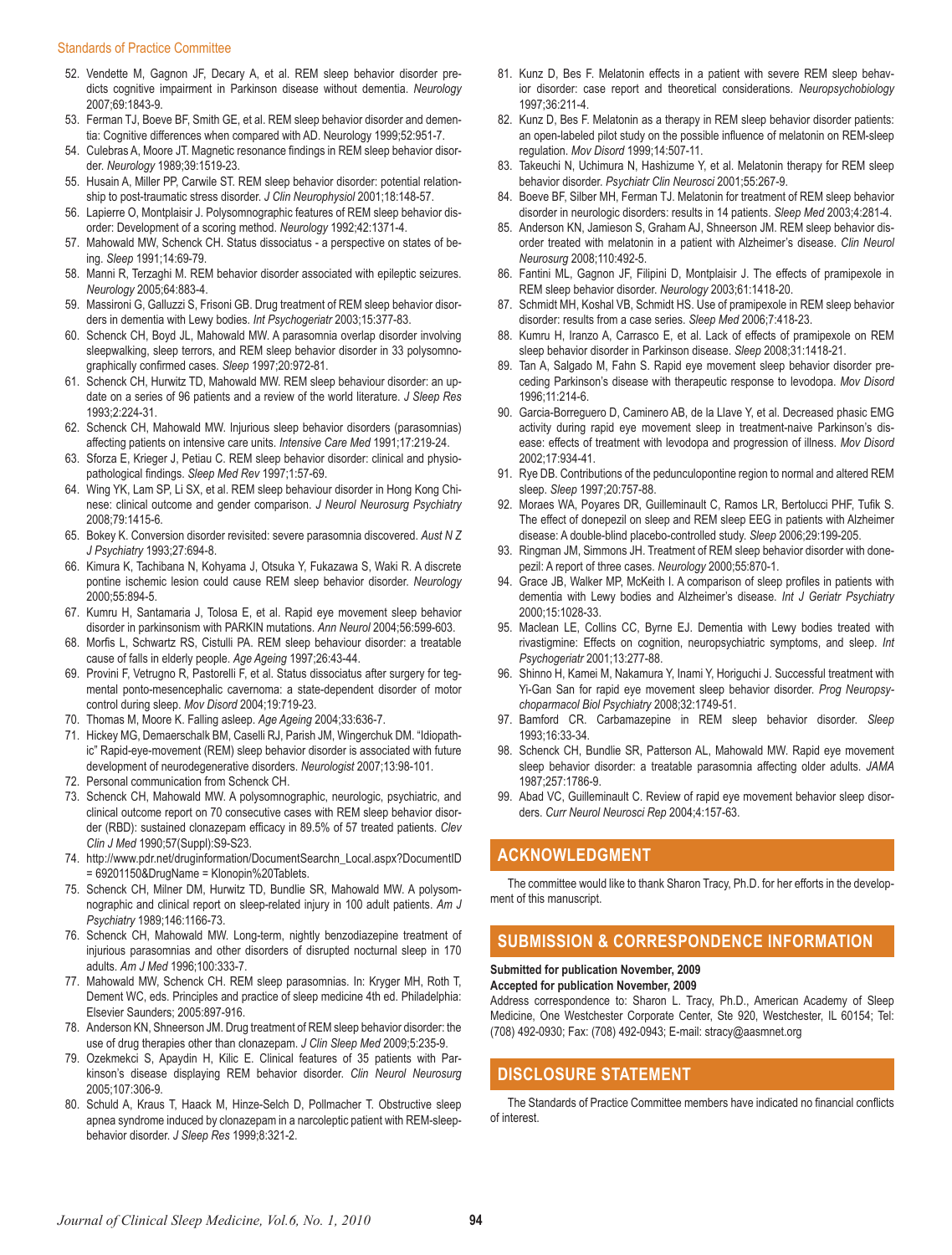## **Appendix 1**<sup>43</sup>—Scoring PSG features of REM sleep behavior disorder (RBD): [recommended]

### **Definitions**

**Sustained muscle activity (tonic activity) in REM sleep**: An epoch of REM sleep with at least 50% of the duration of the epoch having a chin EMG amplitude greater than the minimum amplitude than in NREM.

**Excessive transient muscle activity (phasic activity) in REM sleep:** In a 30-second epoch of REM sleep divided into 10 sequential 3 second mini-epochs, at least 5 (50%) of the mini-epochs contain bursts of transient muscle activity. In RBD, excessive transient muscle activity bursts are 0.1–5.0 seconds in duration and at least 4 times as high in amplitude as the background EMG activity.

#### **Rule:**

1. The polysomnographic characteristics of RBD are characterized by either or both of the following features:

- a. Sustained muscle activity in REM sleep in the chin EMG
- b. Excessive transient muscle activity during REM in the chin or limb EMG

#### **Notes:**

- 1. Time synchronized video PSG audio or a characteristic clinical history are necessary to make the diagnosis of RBD in addition to polysomnographic evidence of REM without atonia or excessive transient muscle activity in REM.
- 2. Transient muscle activity and occasional accompanying visible twitching of small muscle groups are a normal phenomenon seen in REM sleep (see IV. Adult. 7). When larger muscle groups are involved, this activity is not associated with large, overt muscular activity acting across large joints. When smaller muscle groups are involved, the movement often involves the distal muscles of the hands and face or the corners of the mouth. Transient muscle activity may be excessive in RBD.
- 3. The sustained muscle activity or the excessive transient muscle activity observed in REM sleep may be interrupted by superimposed (usually dream-enacting) behaviors of RBD.
- 4. In normal individuals there is an atonia seen in REM sleep in the chin and anterior tibialis EMG. In this state the baseline amplitude of the EMG signal decreases markedly. This atonia of REM sleep is lost to a considerable extent in RBD, with variable frequency, and as a result, the EMG baseline amplitude is often higher. In this situation, the EMG can be said to be in a tonic rather than atonic state.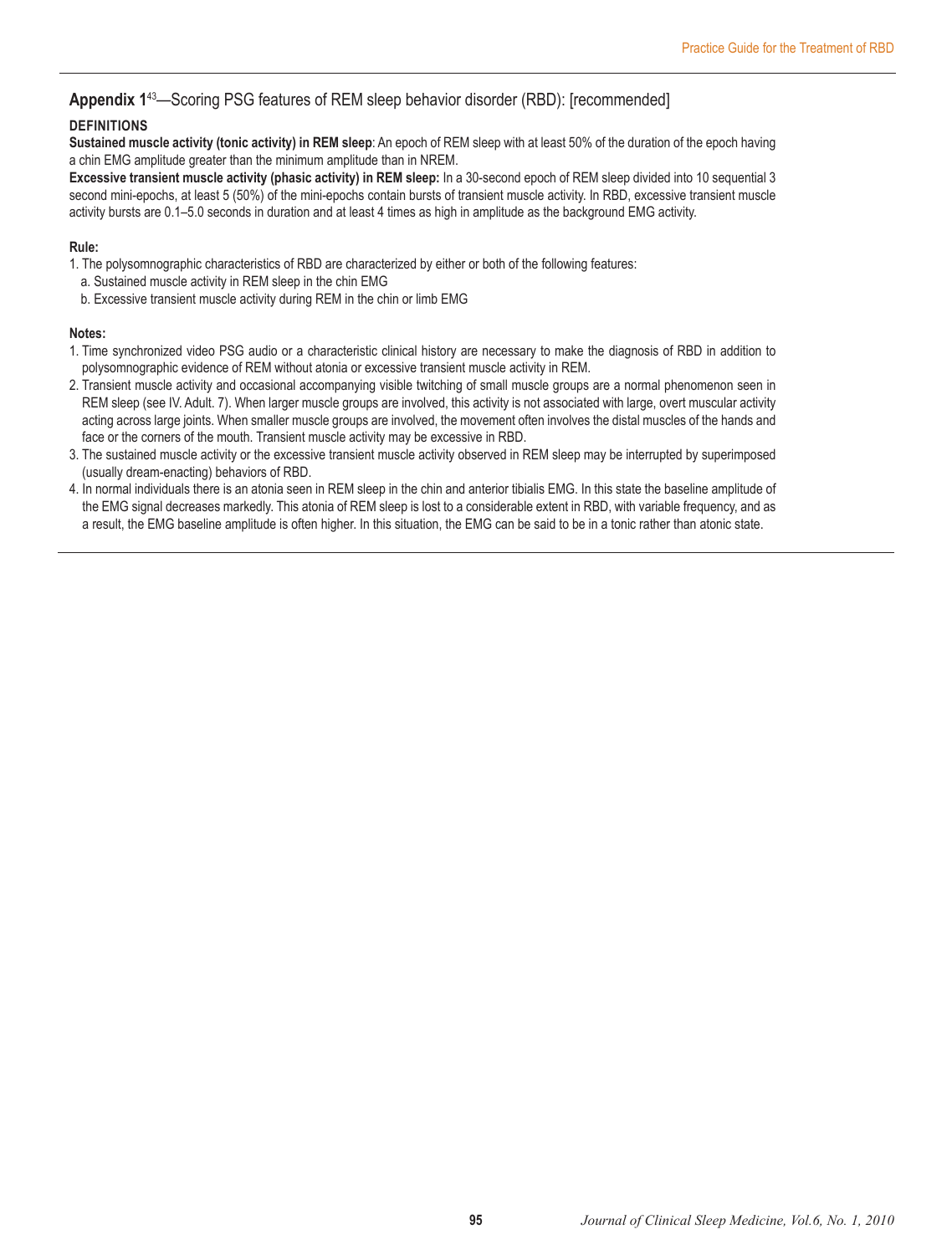## **RBD Evidence Table**—Clonazepam

| Ref#           | Author<br>(yr)         | Diagnostic<br>Criteria                                                                       | <b>Dosage</b>                                     | <b>Patient Population</b>                                                                                                                                                                                                        | <b>N</b> Treated<br>in Study                       | N<br>Responding | Magnitude<br>of Benefit | <b>Side Effects</b>                                                                             | <b>Net</b><br><b>Benefit</b> | <b>Study Type</b>                                                    | Age and<br>Gender                                                                                      | <b>Trial Results</b>                                                                                                                                                                                                                      |
|----------------|------------------------|----------------------------------------------------------------------------------------------|---------------------------------------------------|----------------------------------------------------------------------------------------------------------------------------------------------------------------------------------------------------------------------------------|----------------------------------------------------|-----------------|-------------------------|-------------------------------------------------------------------------------------------------|------------------------------|----------------------------------------------------------------------|--------------------------------------------------------------------------------------------------------|-------------------------------------------------------------------------------------------------------------------------------------------------------------------------------------------------------------------------------------------|
| 6              | Chiu<br>(1997)         | 1990 Mahowald and<br>Schenck criteria                                                        | 1.25 and<br>$0.75$ mg                             | <b>Idiopathic RBD</b>                                                                                                                                                                                                            | 2                                                  | 2               | Mixed                   | Unclear                                                                                         | Mixed                        | Case series                                                          | 1 Male (74 y.o.)<br>1 Female (72 y.o.)                                                                 | Case 1: her sleep problem<br>improved, and she only<br>had talking and infrequent<br>yelling without any vigorous<br>movements; Case 2: dramatic<br>improvement in symptoms, with<br>disappearance of abnormal<br>movements during sleep. |
| $\overline{7}$ | Olson<br>(2000)        | Mahowald and<br>Schenck 1994                                                                 | $0.25$ to<br>1.5 <sub>mg</sub><br>before<br>sleep | Neurological disorders<br>in 57% of patients,<br>mostly PD, dementia<br>without parkinsonism,<br>and multiple system<br>atrophy                                                                                                  | 38 out of<br>57/93 had<br>information<br>available | 33              | High                    | Moderate<br>(early morning<br>sedation, early<br>morning motor<br>incoordination,<br>impotence) | Weakly<br>beneficial         | Case series                                                          | 87% M, Mean<br>age=64.4 (37-85)                                                                        | Clonazepam treatment of RBD<br>was completely or partially<br>successful in 87% of the<br>patients who used the drug.                                                                                                                     |
| 8              | Chiu<br>(2000)         | 1990 Mahowald and<br>Schenck criteria                                                        | 0.5 to 1<br>mg                                    | 2 idiopathic and one<br>PD                                                                                                                                                                                                       | 3                                                  | 3               | High                    | Unclear                                                                                         | Strongly<br>beneficial       | Case series                                                          | 2 Males (88 and<br>74 y.o.)<br>1 Female (81 y.o.)                                                      | All had good response with no<br>further SRI after treatment as<br>well as marked decrease in<br>their sleeptalking, shouting, and<br>limb movements.                                                                                     |
| 11             | <b>Boeve</b><br>(1998) | 31/37 PSG-<br>confirmed                                                                      | Not<br>stated                                     | Patients with<br>degenerative dementia<br>and RBD symptoms                                                                                                                                                                       | 11/37                                              | 10              | High                    | Unclear                                                                                         | Strongly<br>beneficial       | Case series                                                          | 34 Males<br>3 Females<br>Mean 70.2 y.o.,<br>Range 50-82                                                | RBD responded to 10/11<br>patients for whom it was<br>prescribed and follow-up<br>information was available                                                                                                                               |
| 16             | Iranzo<br>(2006)       | ICSD-II                                                                                      | Mean<br>dose 1.0<br>mg [SD<br>0.6]                | <b>Idiopathic RBD</b>                                                                                                                                                                                                            | 36/44                                              | 35              | High                    | Unclear                                                                                         | Strongly<br>beneficial       | Case series /<br>retrospective<br>chart review of<br>natural history | 89% M of cohort,<br>mean age 74<br>years                                                               | 35/36 were deemed successful.                                                                                                                                                                                                             |
| 54             | Culebras<br>(1989)     | ICSD-II: Typical<br>history confirmed by<br>PSG demonstrating<br>REM sleep without<br>atonia | $0.5 - 1.0$<br>mg                                 | MRI showed<br>"multifocal signal<br>intensity lesions<br>suggestive of<br>lacunar infarcts<br>in perventricular<br>regions (5 patients)<br>and in dorsal<br>pontomesencephalic<br>areas (3 patients)" and<br>normal in 1 patient | 6                                                  | $6\phantom{1}$  | High                    | Unclear                                                                                         | Strongly<br>beneficial       | Case series                                                          | 4/6 Males<br>Range 64-74 y.o.                                                                          | Disappearance of symptoms                                                                                                                                                                                                                 |
| 55             | Husain<br>(2001)       | ICSD-I                                                                                       | Not<br>stated                                     | Veterans with only<br>RBD vs. those with<br>RBD plus PTSD                                                                                                                                                                        | 8/27<br>(5/15)<br>RBD+PTSD,<br>3/12 RBD)           | 5               | Moderate                | Unclear                                                                                         | Strongly<br>beneficial       | Case series                                                          | For 15<br>RBD+PTSD,<br>mean age=55.2<br>(46-78), for 12<br>RBD, mean<br>age=57.6 (35-72),<br>all Males | In 2/3 patients with RBD.<br>clonazepam was successful; in<br>3/5 patients with RBD + PTSD,<br>clonazepam was successful                                                                                                                  |

*RBD Evidence Table—Clonazepam continued on following page*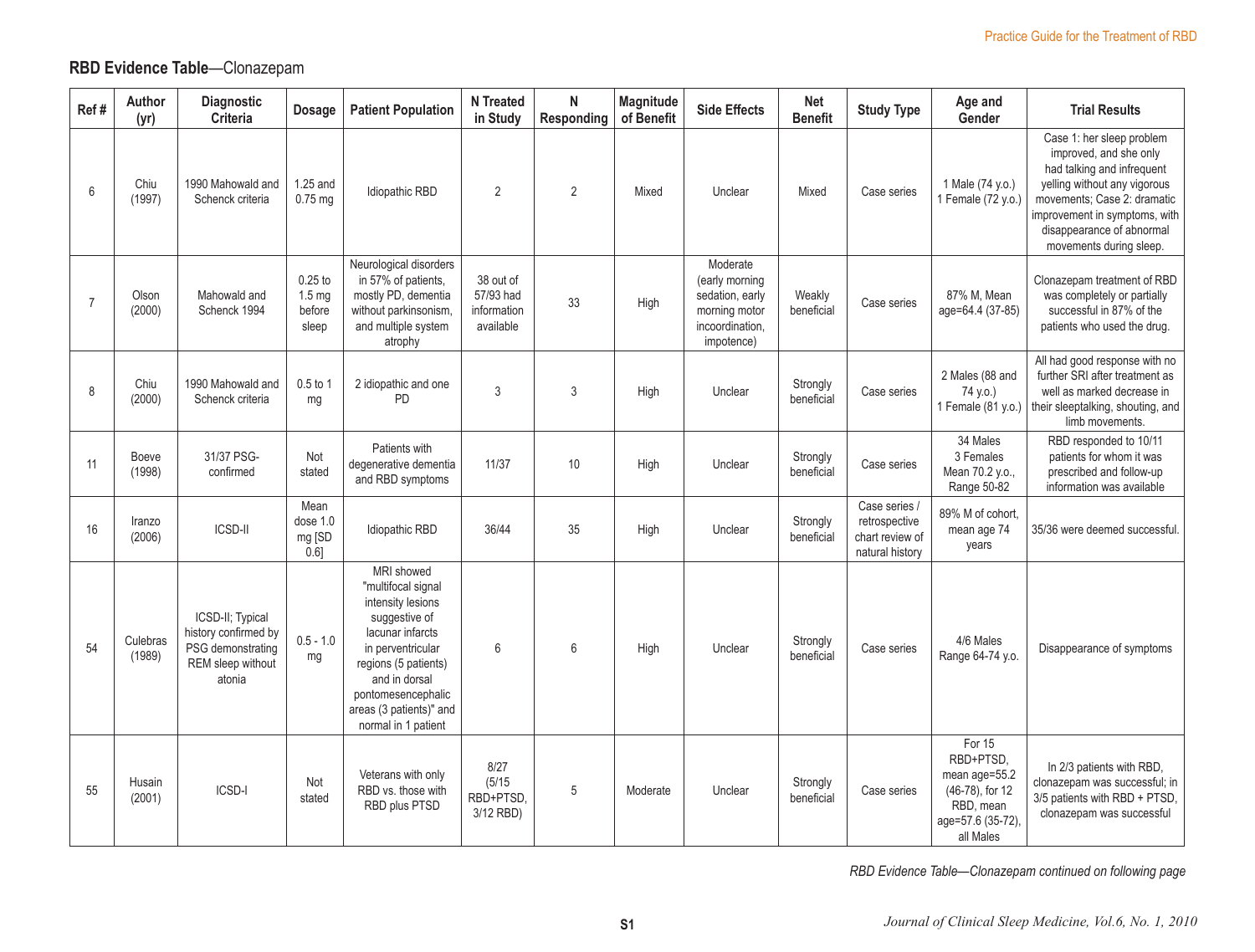## **RBD Evidence Table**—Clonazepam *(continued)*

| Ref# | Author<br>(yr)      | Diagnostic<br>Criteria | <b>Dosage</b>                                                 | <b>Patient Population</b>                                                                                                                                       | N Treated<br>in Study                                           | N<br>Responding | Magnitude<br>of Benefit               | <b>Side Effects</b> | <b>Net</b><br><b>Benefit</b> | <b>Study Type</b> | Age and<br>Gender                                                                                    | <b>Trial Results</b>                                                                                                                                                                                                                                                                                                                                                                                                                                             |
|------|---------------------|------------------------|---------------------------------------------------------------|-----------------------------------------------------------------------------------------------------------------------------------------------------------------|-----------------------------------------------------------------|-----------------|---------------------------------------|---------------------|------------------------------|-------------------|------------------------------------------------------------------------------------------------------|------------------------------------------------------------------------------------------------------------------------------------------------------------------------------------------------------------------------------------------------------------------------------------------------------------------------------------------------------------------------------------------------------------------------------------------------------------------|
| 56   | Lapierre<br>(1992)  | <b>ICSD-II</b>         | $0.5 - 2$ mg                                                  | 4 patients, idiopathic<br>RBD; one patient<br>Arnold-Chiari type I<br>malformation                                                                              | 5                                                               | 5               | Moderate                              | Low                 | Weakly<br>beneficial         | Case series       | 3 Males<br>2 Females<br>Mean age 58.6;<br>Range 44-65                                                | Decreased REM density and<br>phasic EMG activity; decreased<br><b>PLMD</b>                                                                                                                                                                                                                                                                                                                                                                                       |
| 57   | Mahowald<br>(1991)  | <b>ICSD-II</b>         | Dosage<br>not stated                                          | Status dissociatus;<br>6 subjects-3 with<br>narcolepsy, one<br>with alcoholism in<br>withdrawal, one with<br>OPCA, and one<br>status-post open heart<br>surgery | 5/6                                                             | 5               | High                                  | Unclear             | Strongly<br>beneficial       | Case series       | 60% Male<br>Mean age 52 y.o.                                                                         | Case 1: "appearance of<br>conventional sleep patterns and<br>nearly complete elimination of<br>the motor/verbal activity during<br>sleep" Case 2: "increased<br>the percentage of identifiable<br>stages 3/4 NREM sleep (19%),<br>reduced twitches and jerks,<br>and has resulted in significant<br>clinical reduction of sleep-<br>related motor/verbal activity"<br>Case 3: not given clonazepam;<br>Cases 4-6: "each clinically<br>improved with clonazepam." |
| 58   | Manni<br>(2005)     | ICSD-R                 | 0.5 to 1<br>mg/day                                            | Patients whose<br>idiopathic RBD<br>preceded late-onset<br>cryptogenic sleep-<br>related tonic-clonic<br>seizures by several<br>years                           | $\overline{2}$                                                  | $\overline{2}$  | High                                  | Unclear             | Strongly<br>beneficial       | Case series       | 2 Males (60 and<br>75 y.o.)                                                                          | Clonazepam at 0.5 mg/day<br>(Patient 2) and 1 mg/day<br>(Patient 1) at bedtime resulted<br>in reduced frequency and<br>intensity of RBD episodes in<br>both patients.                                                                                                                                                                                                                                                                                            |
| 59   | Massironi<br>(2003) | ICSD-I                 | $0.3 - 0.5$<br>mg                                             | Patients with DLB                                                                                                                                               | 3                                                               | $\overline{2}$  | Mixed                                 | Unclear             | Mixed                        | Case series       | 33.3% Males<br>Mean age 74.7<br>y.o.                                                                 | In two patients, clonazepam<br>ameliorated RBD; in the third<br>it did not (but donepezil was<br>successful)                                                                                                                                                                                                                                                                                                                                                     |
| 60   | Schenck<br>(1997)   | PSG-confirmed RBD      | $0.25 - 4.0$<br>mg                                            | Parasomnia overlap<br>disorder: 67%<br>idiopathic and 33%<br>symptomatic                                                                                        | 13/20 for<br>which<br>outcome was<br>available (33<br>in study) | 13              | High                                  | Unclear             | Strongly<br>beneficial       | Case series       | 70% Male<br>Mean age 34±14<br>y.o.                                                                   | Full or substantial control of<br>injurious nocturnal behaviors                                                                                                                                                                                                                                                                                                                                                                                                  |
| 61   | Schenck<br>(1993)   | <b>ICSD-II</b>         | Not<br>stated                                                 | 50% of cohort had<br>RBD that was causally<br>associated with CNS<br>disorders                                                                                  | 67 (includes<br>2 from<br>Schenck<br>1986)                      | 61              | High                                  | Unclear             | Strongly<br>beneficial       | Case series       | 87.5% Male for<br>whole cohort<br>Mean age at<br>onset = $52.4$ (SD<br>16.9) (range 9 to<br>81) y.o. | 53 had complete treatment<br>8 had partial treatment<br>6 had suboptimal benefit and/or<br>significant side effects                                                                                                                                                                                                                                                                                                                                              |
| 62   | Schenck<br>(1991)   | <b>ICSD-II</b>         | 0.75 mg<br>mean<br>dose<br>(range:<br>$0.25$ mg<br>to 2.0 mg) | Patients with RBD in<br>the ICU                                                                                                                                 | 11 patients<br>with RBD<br>were treated                         | 9               | High in<br>approx. 71%<br>of patients | Unclear             | Strongly<br>beneficial       | Case series       | Not stated                                                                                           | Clonazepam fully controlled<br>problematic sleep behaviors<br>and disturbing dreams in 7<br>patients and 2 partial with RBD<br>for which there are data. 2<br>were refractory.                                                                                                                                                                                                                                                                                   |

*RBD Evidence Table—Clonazepam continued on following page*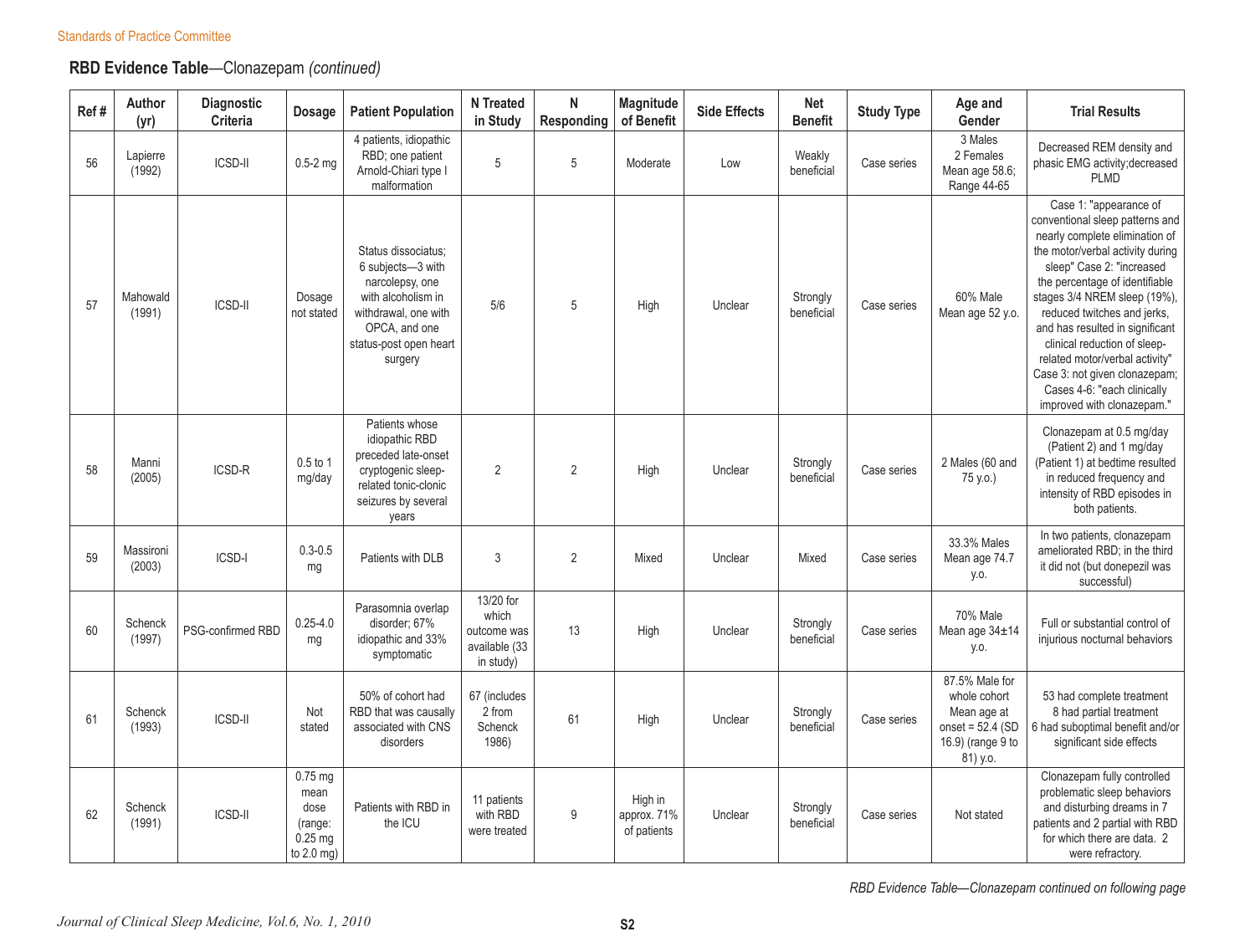## **RBD Evidence Table**—Clonazepam *(continued)*

| Ref# | Author<br>(yr)    | Diagnostic<br>Criteria           | <b>Dosage</b>                                              | <b>Patient Population</b>                                                                                                                                                                                                                                                                                                                                                                                                                        | <b>N</b> Treated<br>in Study | N<br>Responding | Magnitude<br>of Benefit | <b>Side Effects</b>                                                                                                               | <b>Net</b><br><b>Benefit</b> | <b>Study Type</b> | Age and<br>Gender                                                                                            | <b>Trial Results</b>                                                                                                                                                                                                                 |
|------|-------------------|----------------------------------|------------------------------------------------------------|--------------------------------------------------------------------------------------------------------------------------------------------------------------------------------------------------------------------------------------------------------------------------------------------------------------------------------------------------------------------------------------------------------------------------------------------------|------------------------------|-----------------|-------------------------|-----------------------------------------------------------------------------------------------------------------------------------|------------------------------|-------------------|--------------------------------------------------------------------------------------------------------------|--------------------------------------------------------------------------------------------------------------------------------------------------------------------------------------------------------------------------------------|
| 63   | Sforza<br>(1997)  | <b>ICSD-II</b>                   | Initial<br>dose 0.5<br>mg, 2 hrs<br>before<br>bedtime      | 25% idiopathic and<br>75% secondary                                                                                                                                                                                                                                                                                                                                                                                                              | 52                           | 47              | High                    | Unclear                                                                                                                           | Strongly<br>beneficial       | Case series       | Idiopathic, mean<br>age: 66.2±2.1;<br>Secondary, mean<br>age: 59.9±1.2;<br>Gender not stated                 | Clonazepam was effective in<br>90% of the cases within the<br>first week.                                                                                                                                                            |
| 64   | Wing<br>(2008)    | <b>ICSD-II</b><br>ICSD-I         | Ave. dose<br>1.4 <sub>ma</sub>                             | About one-third<br>(33%, 27/82) of the<br>series had a lifetime<br>history of psychiatric<br>disorders with a<br>predominant diagnosis<br>of depression 22%,<br>18/82). Sixteen<br>patients (19.5%)<br>had comorbid<br>neurodegenerative<br>disorders at first<br>consultation, including<br>Parkinson disease<br>and dementia. After<br>4 years of follow-up,<br>six (9.0%) additional<br>patients developed<br>neurodegenerative<br>disorders. | 71/82                        | 62              | High                    | Low (5 reported<br>intolerable<br>daytime<br>somnolence, and<br>1 had transient<br>and reversible<br>increase in liver<br>enzyme) | Strongly<br>beneficial       | Case series       | Only known for<br>cohort (82%<br>Male)<br>Mean age at<br>onset = $62.1$ (SD<br>12.9) (range 7 to<br>80) y.o. | "Most patients responded well"<br>Completely or partially<br>successful in 87% (62/71)<br>Significant fall in SRI after<br>treatment with clonazepam<br>(80.8% pre-treatment fell to<br>5.6% post-treatment) (p<0.05)                |
| 65   | Bokey<br>(1993)   | PSG-confirmed RBD                | 2 <sub>mg</sub>                                            | Problems began after<br>return from Vietnam                                                                                                                                                                                                                                                                                                                                                                                                      | $\overline{1}$               | 1               | High                    | None                                                                                                                              | Strongly<br>beneficial       | Case report       | Male, 49 y.o.                                                                                                | Treatment with clonazepam<br>has abolished the nocturnal<br>behavioral disturbance                                                                                                                                                   |
| 66   | Kimura<br>(2000)  | ICSD-I                           | $0.25$ mg                                                  | Patient with a lesion<br>in the pontine reticular<br>formation                                                                                                                                                                                                                                                                                                                                                                                   | $\mathbf{1}$                 | 1               | High                    | Unclear                                                                                                                           | Strongly<br>beneficial       | Case report       | 1 Female (75 y.o.)                                                                                           | Her behaviors came under<br>control, though she still had<br>infrequent vivid dreams                                                                                                                                                 |
| 67   | Kumru<br>(2004)   | Schenck and<br>Mahowald criteria | 0.5 <sub>mg</sub>                                          | Patients with Park2                                                                                                                                                                                                                                                                                                                                                                                                                              | 1/5                          | $\mathbf{1}$    | High                    | Unclear                                                                                                                           | Strongly<br>beneficial       | Case report       | 1 Male (61 y.o.)                                                                                             | Significant improvement in<br>symptoms                                                                                                                                                                                               |
| 68   | Morfis<br>(1997)  | <b>ICSD-II</b>                   | 1 mg                                                       | Idiopathic RBD                                                                                                                                                                                                                                                                                                                                                                                                                                   | $\mathbf{1}$                 | $\mathbf{1}$    | High                    | Low                                                                                                                               | Strongly<br>beneficial       | Case series       | 1 Female (77 y.o.)                                                                                           | Complete resolution of<br>abnormal motor activity                                                                                                                                                                                    |
| 69   | Provini<br>(2004) | <b>ICSD-II</b>                   | 2 mg at<br>night and<br>viloxazine<br>200 mg at<br>morning | Status dissociatus after<br>surgery for a tegmental<br>ponto-mesencephalic<br>cavernoma                                                                                                                                                                                                                                                                                                                                                          | $\mathbf{1}$                 | 1               | High                    | Unclear                                                                                                                           | Strongly<br>beneficial       | Case report       | 1 Male (36 y.o.)                                                                                             | Both the patient and his wife<br>reported a striking reduction of<br>the nocturnal episodes of motor<br>agitation and disappearance<br>of daytime hypersomnia, and<br>he had resumed working as a<br>manager in the family business. |
| 70   | Thomas<br>(2004)  | ICSD-I                           | 0.5 <sub>mg</sub>                                          | Idiopathic RBD                                                                                                                                                                                                                                                                                                                                                                                                                                   | $\overline{1}$               | 1               | High                    | Unclear                                                                                                                           | Strongly<br>beneficial       | Case report       | 1 Female (74 y.o.)                                                                                           | Total resolution of symptoms                                                                                                                                                                                                         |

*RBD Evidence Table—Clonazepam continued on following page*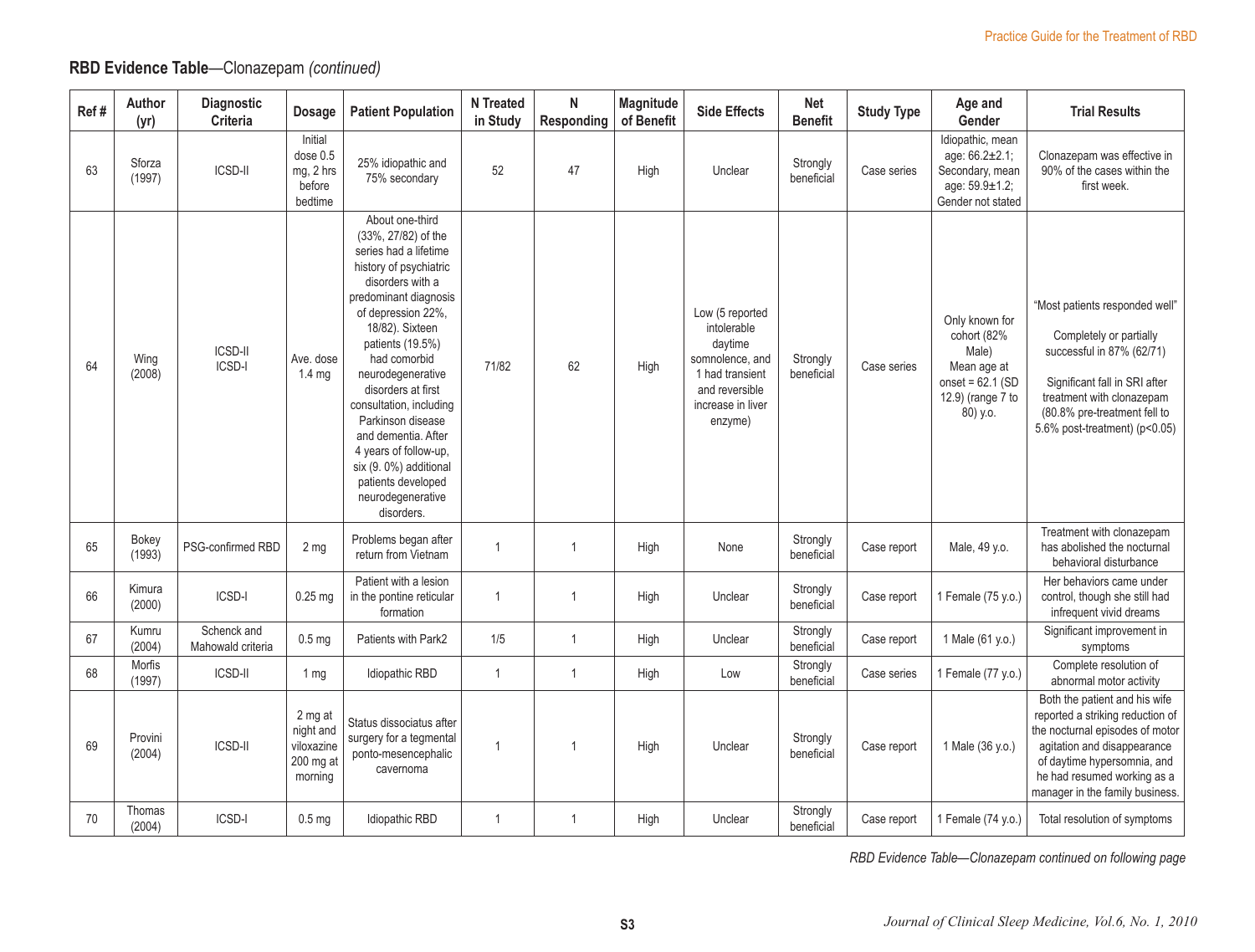## **RBD Evidence Table**—All other medications

| Ref# | Author<br>(yr)     | Diagnostic<br>Criteria | <b>Dosage</b>                                                                                                                                                                                                          | <b>Patient Population</b>                                                                                                                                                                                                                                                                                                                                                                                                                                 | N    | N<br>Treated   Responding | Magnitude<br>of Benefit | <b>Side</b><br><b>Effects</b> | <b>Net Benefit</b>                                                                                         | <b>Study Type</b>            | Age and<br>Gender                                                       | <b>Trial Results</b>                                                                                                                                                                                                                                                                                                                                                                                              |
|------|--------------------|------------------------|------------------------------------------------------------------------------------------------------------------------------------------------------------------------------------------------------------------------|-----------------------------------------------------------------------------------------------------------------------------------------------------------------------------------------------------------------------------------------------------------------------------------------------------------------------------------------------------------------------------------------------------------------------------------------------------------|------|---------------------------|-------------------------|-------------------------------|------------------------------------------------------------------------------------------------------------|------------------------------|-------------------------------------------------------------------------|-------------------------------------------------------------------------------------------------------------------------------------------------------------------------------------------------------------------------------------------------------------------------------------------------------------------------------------------------------------------------------------------------------------------|
|      |                    |                        |                                                                                                                                                                                                                        |                                                                                                                                                                                                                                                                                                                                                                                                                                                           |      |                           | <b>Melatonin</b>        |                               |                                                                                                            |                              |                                                                         |                                                                                                                                                                                                                                                                                                                                                                                                                   |
| 78   | Anderson<br>(2009) | <b>ICSD-II</b>         | $10 \text{ mg}$                                                                                                                                                                                                        | One patient had failed with<br>clonazepam treatment, and the<br>other used melatonin as a first-<br>line treatment due to coexistent<br>cognitive impairment and<br>mild OSA. 9/36 patients had<br>neurodegenerative conditions<br>(PD or AD).                                                                                                                                                                                                            | 2/36 | $\overline{2}$            | High                    | Unclear                       | Strongly<br>beneficial                                                                                     | Retrospective<br>case review | 38/39 Male in<br>cohort<br>Mean age<br>$= 66$ y.o.<br>(Range 34-<br>86) | Effective                                                                                                                                                                                                                                                                                                                                                                                                         |
| 81   | Kunz<br>(1997)     | ICSD-II                | 3 mg                                                                                                                                                                                                                   | Idiopathic RBD patient                                                                                                                                                                                                                                                                                                                                                                                                                                    |      | $\overline{1}$            | High                    | Unclear                       | Strongly<br>beneficial                                                                                     | Case report                  | 64-year-old<br>Male                                                     | Significant reduction of motor activity<br>during sleep and a full clinical<br>recovery over a 5-month treatment<br>period.                                                                                                                                                                                                                                                                                       |
| 82   | Kunz<br>(1999)     | <b>ICSD-II</b>         | 3mg, 30 min<br>prebedtime                                                                                                                                                                                              | Four patients had symptoms<br>of concomitant diseases such<br>as hypertension (two patients),<br>Parkinson's disease (one<br>patient), and sympathetic<br>dysautonomia (one patient).<br>Except<br>for these disorders and three<br>patients having shortterm<br>memory impairment and<br>concentration difficulties in<br>recent months, neurologic and<br>psychiatric examinations did not<br>show any other neurologic and/<br>or psychiatric disease. | 6    | 5                         | Moderate to<br>high     | Low or<br>unclear             | Weakly<br>beneficial                                                                                       | Case series                  | 3 Males and<br>3 Females<br>Average 54<br>y.o., range<br>26-71 yrs      | Dramatic clinical improvement in<br>five of the six patients within a week,<br>which extended beyond the end<br>of treatment for weeks or months.<br>PSG showed an increase in REM<br>atonia (statistically significant) and a<br>decrease in both stage shifts within<br>REM and movement time in REM<br>(both statistically significant) but<br>phasic EMG levels in REM did not<br>change nor did REM density. |
| 83   | Takeuchi<br>(2001) | ICSD-I                 | 3-9 mg/day                                                                                                                                                                                                             | Idiopathic RBD                                                                                                                                                                                                                                                                                                                                                                                                                                            | 15   | 13                        | Moderate                | Unclear                       | Weakly<br>beneficial                                                                                       | Case series                  | 93.3% Male<br>Mean 63.5<br>y.o.                                         | 13 patients and their partners noticed<br>a suppressing effect on problem<br>sleep behaviors: one mild, nine<br>moderate, and three remarkable.                                                                                                                                                                                                                                                                   |
| 84   | Boeve<br>(2003)    | ICSD-R                 | Melatonin +/-<br>Clonazepam;<br>3 mg, 6 mg,<br>$9$ mg and $12$<br>mg-the mode<br>was 6 mg/night;<br>clonazepam 0.5<br>mg to 1 mg per<br>night were also<br>administered in<br>$7(50\%)$<br>Melatonin was<br><b>OTC</b> | Patients with concomitant<br>neurologic disease and<br>RBD that was refractory to<br>clonazepam or for whom there<br>was a contraindication to its<br>use. In the discussion, the<br>authors note that NONE of the<br>14 subjects had a significant<br>change in severity or frequency<br>of RBD symptoms with<br>donepezil.                                                                                                                              | 14   | 10                        | Moderate to<br>high     | Low to<br>moderate            | Weakly to<br>Strongly<br>beneficial:<br>71% had either<br>complete<br>response<br>or marked<br>improvement | Case series                  | 93% Male:<br>median RBD<br>onset age 56<br>years, range<br>20-77 years  | Melatonin may be a viable option as<br>either add-on Rx to clonazepam or<br>as primary Rx for RBD in pts with a<br>contraindication or side effect from<br>clonazepam                                                                                                                                                                                                                                             |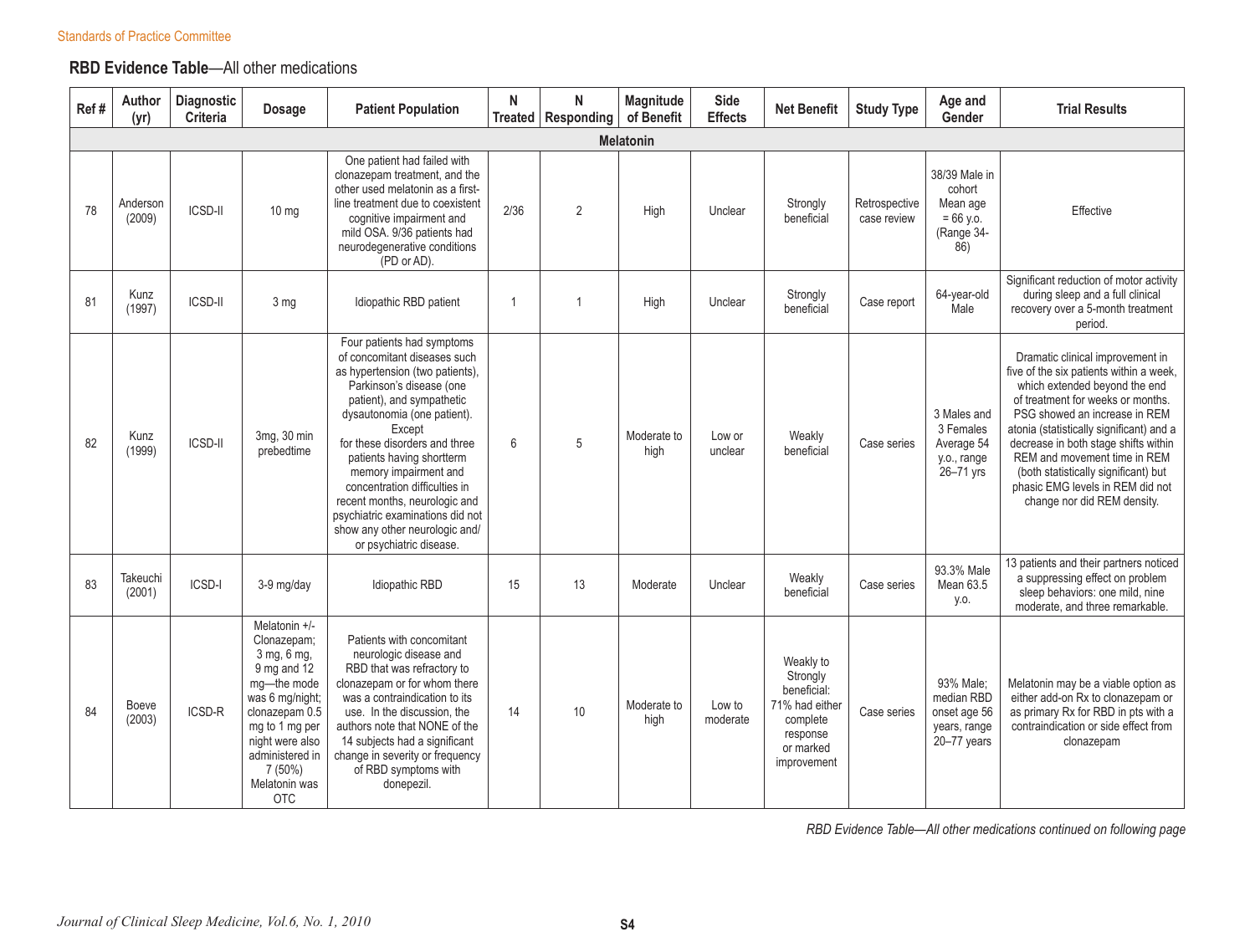## **RBD Evidence Table**—All other medications *(continued)*

| Ref# | Author<br>(yr)      | Diagnostic<br>Criteria          | <b>Dosage</b>                                                                                                                   | <b>Patient Population</b>                                                                          | N              | N<br>Treated   Responding | Magnitude<br>of Benefit | Side<br><b>Effects</b>                                | <b>Net Benefit</b>     | <b>Study Type</b> | Age and<br>Gender                                                  | <b>Trial Results</b>                                                                                                                                                                                                                                                                                                                      |
|------|---------------------|---------------------------------|---------------------------------------------------------------------------------------------------------------------------------|----------------------------------------------------------------------------------------------------|----------------|---------------------------|-------------------------|-------------------------------------------------------|------------------------|-------------------|--------------------------------------------------------------------|-------------------------------------------------------------------------------------------------------------------------------------------------------------------------------------------------------------------------------------------------------------------------------------------------------------------------------------------|
|      |                     |                                 |                                                                                                                                 |                                                                                                    |                |                           | Pramipexole             |                                                       |                        |                   |                                                                    |                                                                                                                                                                                                                                                                                                                                           |
| 86   | Fantini<br>(2003)   | PSG-<br>confirmed<br><b>RBD</b> | Mean final<br>dosage was<br>$0.78 \pm 0.25$<br>mg/d (range,<br>0.50 to 1 mg/d).                                                 | Idiopathic RBD patients                                                                            | 8              | 5                         | High                    | Unclear                                               | Strongly<br>beneficial | Case series       | 5 Males, 3<br>Females<br>Mean $66 \pm$<br>6.8 y.o.                 | Seven patients experienced a<br>reduction in the frequency ( $n = 7$ ),<br>the intensity ( $n = 6$ ), or both ( $n = 6$ )<br>of RBD clinical manifestations. In 5<br>patients, the effect was still present<br>at 6 months, whereas for 2 patients it<br>was transient, lasting 2 weeks.                                                  |
| 87   | Schmidt<br>(2006)   | PSG-<br>confirmed<br><b>RBD</b> | Average<br>evening dose =<br>$0.89 \pm 0.31$ mg;<br>a divided dose<br>regimen was<br>used in 56% of<br>patients                 | Two patients with RBD and<br>RLS: four with mild RLS<br>or PLMS, four with mild to<br>moderate OSA | 10             | 8                         | Moderate                | Low - mild<br>nausea and<br>one had<br>hallucinations | Weakly<br>beneficial   | Case series       | 90% Male<br><b>Mean 72.9</b><br>y.o.                               | 89% of pateints reported either a<br>moderate reduction or complete<br>resolution in the frequency of RBD<br>symptoms; 67% reported at least<br>a moderate reduction in symptom<br>intensity.                                                                                                                                             |
| 88   | Kumru<br>(2008)     | <b>ICSD-II</b>                  | 0.7 mg tid                                                                                                                      | Patients with PD                                                                                   | 11             | $\mathbf{0}$              | None                    | No major<br>side effects                              | Neutral                | Case series       | 8 Males and<br>3 Females<br>Mean age of<br>$62.1 \pm 8.0$<br>years | Lack of efficacy in PD population is<br>in contrast to iRBD population. Pt<br>report: either no change or increased<br>severity (in 3)<br>VPSG measures of RBD showed no<br>change;<br>PLMS index fell from ave. of 13.2<br>+/- 27.1 to 0/hr but NOT statistially<br>significant                                                          |
|      |                     |                                 |                                                                                                                                 |                                                                                                    |                |                           | Paroxetine              |                                                       |                        |                   |                                                                    |                                                                                                                                                                                                                                                                                                                                           |
| 34   | Parish<br>(2007)    | Not specified                   | 30 mg<br>paroxetine with<br>clonazepam<br>1 mg per day,<br>sulfasalazine 1<br>qm once a day,<br>and folic acid 1<br>mg per day. | A man with a history of<br>depression treated with<br>paroxetine with disrupted sleep.             | $\overline{1}$ | Not applicable            | Low                     | High                                                  | Do not<br>recommend    | Case report       | 1 Male, 50<br>y.o.                                                 | Case report of paroxetine-induced<br>RBD-resolved with discontinuation<br>of paroxetine.                                                                                                                                                                                                                                                  |
| 49   | Takahashi<br>(2008) | ICSD-II                         | Fluvoxamine 50<br>mg / paroxetine<br>$10 \text{ mg}$<br>tandospirone-<br>not stated                                             | Idiopathic RBD                                                                                     | $\mathbf{1}$   |                           | High                    | Moderate                                              | Weakly<br>beneficial   | Case series       | 1 Female, 72<br>y.o.                                               | Fluvoxamine prescribed for<br>depressive symptoms, and RBD<br>noted to dramatically improve;<br>however, unacceptable side effects.<br>Therefore, paroxetine prescribed,<br>after which RBD again dramatically<br>improved. Again, unacceptable side<br>effects such as thirst. Tandospirone<br>was prescribed and made the RBD<br>worse. |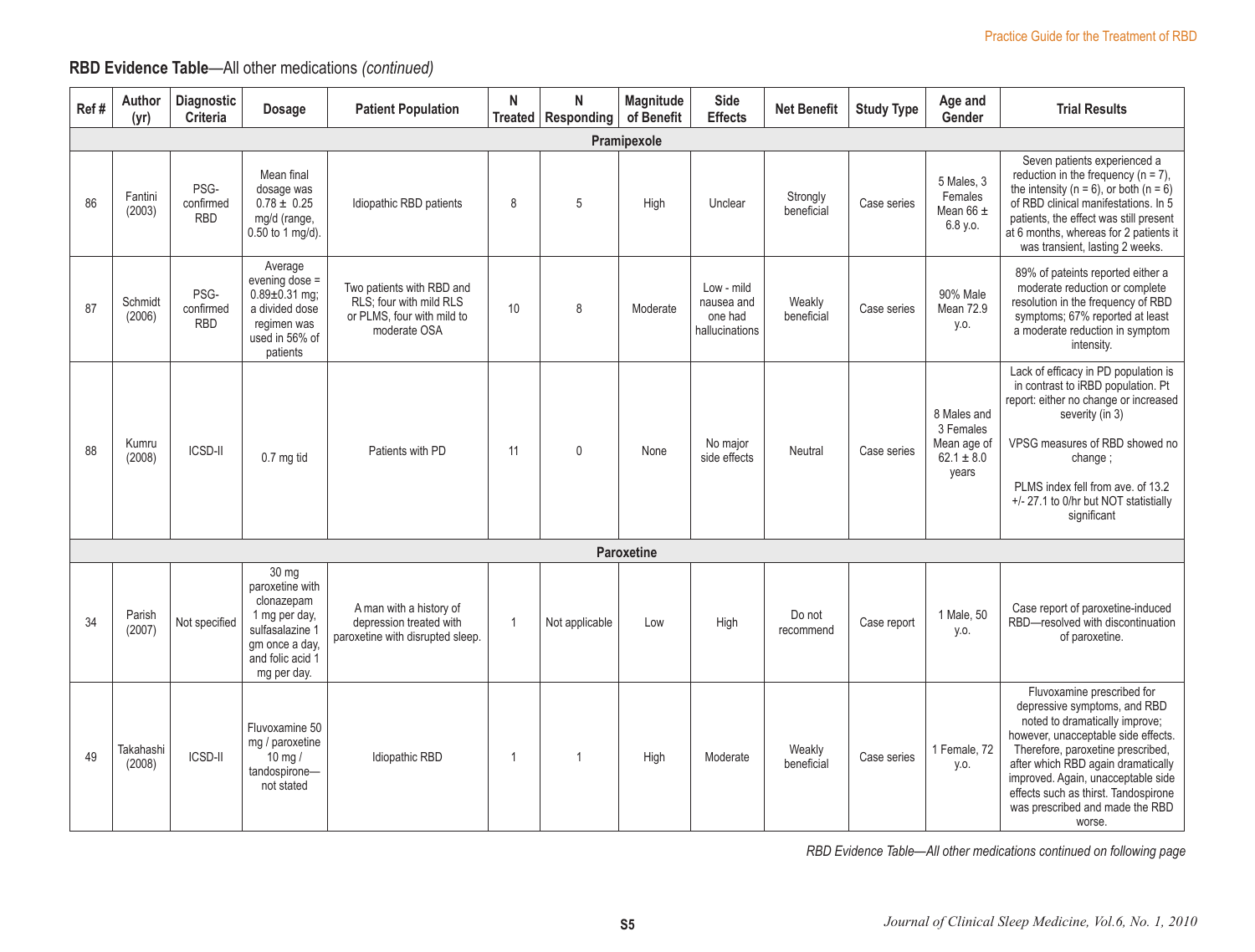## **RBD Evidence Table**—All other medications *(continued)*

| Ref# | Author<br>(yr)                  | Diagnostic<br>Criteria                                                        | <b>Dosage</b>                                                                                               | <b>Patient Population</b>                                                                                                                                                                                                                                     | N<br>Treated   | N<br>Responding                              | Magnitude<br>of Benefit | Side<br><b>Effects</b> | <b>Net Benefit</b>                  | <b>Study Type</b>  | Age and<br>Gender                                                         | <b>Trial Results</b>                                                                                                                                                                                      |
|------|---------------------------------|-------------------------------------------------------------------------------|-------------------------------------------------------------------------------------------------------------|---------------------------------------------------------------------------------------------------------------------------------------------------------------------------------------------------------------------------------------------------------------|----------------|----------------------------------------------|-------------------------|------------------------|-------------------------------------|--------------------|---------------------------------------------------------------------------|-----------------------------------------------------------------------------------------------------------------------------------------------------------------------------------------------------------|
| 50   | Yamamoto<br>(2006)              | ICSD-I                                                                        | Ave=22.1 mg<br>ghs, range<br>10mg to 40 mg<br>qhs                                                           | Idiopathic RBD                                                                                                                                                                                                                                                | 19             | 16                                           | Low                     | Moderate               | Weakly<br>beneficial                | Case series        | 79% male<br>Mean age<br>$64.7 + 7.8$<br>y.o.                              | At baseline, all were severe: After:<br>Mild-11; Moderate-5; Severe-3<br>Diarrhea, dizziness, nausea; 1 pt<br>with each complaint; dizziness and<br>diarrhea resulted in discontinuation of<br>medication |
|      |                                 |                                                                               |                                                                                                             |                                                                                                                                                                                                                                                               |                |                                              | Levodopa                |                        |                                     |                    |                                                                           |                                                                                                                                                                                                           |
| 89   | Tan (1996)                      | Lacks PSG<br>- diagnosed<br>on clinical<br>history of<br>acting out<br>dreams | Not stated                                                                                                  | Started for PD symptoms and<br>not RBD but, coincidentally,<br>RBD-symptoms resolved/<br>improved                                                                                                                                                             | 3              | 3                                            | High                    | Unclear                | Strongly<br>beneficial              | Case series        | 3 Males, 67.<br>67, and 69<br>y.o.                                        | In 2 subjects, complete resolution of<br>movements; in one subject, decrease<br>by 80%                                                                                                                    |
| 90   | Garcia-<br>Borreguero<br>(2002) | ICSD-I                                                                        | Lowest dose<br>that provided<br>adequate<br>control of sx's<br>for 3-9 months<br>Mean 393 +/-<br>159 mg/day | Cohort is PD pts-intially none<br>had RBD.<br>Two comparison groups: the<br>same cohort before, during, and<br>after treatment with L-DOPA<br>(off LD for 2-5 days) and a<br>symptom-free gender-matched<br>control group (slightly younger<br>than PD group) | 15             | Not applicable                               | None                    | Unclear                | Weakly harmful                      | Case series        | 67% Males<br>Mean age<br>$73.8 + -4.9$<br>y.o.                            | Main outcome of this study was that<br>levodopa is weakly harmful. 5/15<br>L-DOPA naïve patients developed<br>RBD in under 1 year.                                                                        |
|      |                                 |                                                                               |                                                                                                             |                                                                                                                                                                                                                                                               |                | Acetylcholiesterase Inhibitors: Donepezil    |                         |                        |                                     |                    |                                                                           |                                                                                                                                                                                                           |
| 59   | Massironi<br>(2003)             | ICSD-I                                                                        | $10 \, \text{mg}$                                                                                           | Case series of 3 patients with<br>DLB and RBD.                                                                                                                                                                                                                | 3              | $\overline{1}$                               | Unclear                 | Unclear                | Mixed                               | Case series        | 1 Male, 75<br>$y.o.$ and $2$<br>Females, 68<br>and 81 y.o.                | All 3 subjects were tried on both<br>clonazepam and donepezil. Two<br>failed donepezil and responded<br>to clonazepam and one failed<br>clonazepam and did well on<br>donepezil.                          |
| 93   | Ringman<br>(2000)               | ICSD-I                                                                        | 10 mg in two<br>patients<br>$15$ mg in 1<br>patient                                                         | Case 1: previous (18<br>years) supracellular<br>craniopharyngioma resection<br>with possible AD; Cases 2 and 3<br>appear to be idiopathic                                                                                                                     | 3              | $\mathfrak{Z}$                               | Moderate to<br>high     | Unclear                | Weakly to<br>Strongly<br>beneficial | <b>Case Series</b> | 3 Males, 29.<br>56 and 72<br>y.o.                                         | Nocturnal symptoms markedly<br>improved.                                                                                                                                                                  |
|      |                                 |                                                                               |                                                                                                             |                                                                                                                                                                                                                                                               |                | Acetylcholiesterase Inhibitors: Rivastigmine |                         |                        |                                     |                    |                                                                           |                                                                                                                                                                                                           |
| 94   | Grace<br>(2000)                 | ESS.<br>PSQI, NPI<br>(Suspected<br>RBD)                                       | Not stated                                                                                                  | Patients with DLB and sleep<br>disturbances                                                                                                                                                                                                                   | 6              | 6                                            | High                    | Unclear                | Strongly<br>beneficial              | Case series        | In cohort of<br>17, 13 Males<br>Mean age<br>74.9 (range<br>$62-90$ ) y.o. | Reduction in both ESS and PSQI<br>scores and reduced incidence of<br>individual troublesome night-time<br>behaviors, such as bad dreams,<br>periodic limb movements and<br>confusion on waking.           |
| 95   | Maclean<br>(2001)               | ICSD-<br>$I - \vee$ ague<br>history only                                      | $4.5$ mg bid to $6$<br>mg bid-started<br>with 1.5 bid and<br>slowly titrated<br>upward to max<br>dose       | Patients with DLB                                                                                                                                                                                                                                             | $\overline{4}$ | $\Delta$                                     | High                    | Low                    | Strongly<br>beneficial              | Case series        | All Males.<br>mean age<br>74.8 y.o.                                       | Four of the 8 subjects with DLB<br>had possible RBD and treated<br>with rivastigmine; all 4 showed<br>improvement.                                                                                        |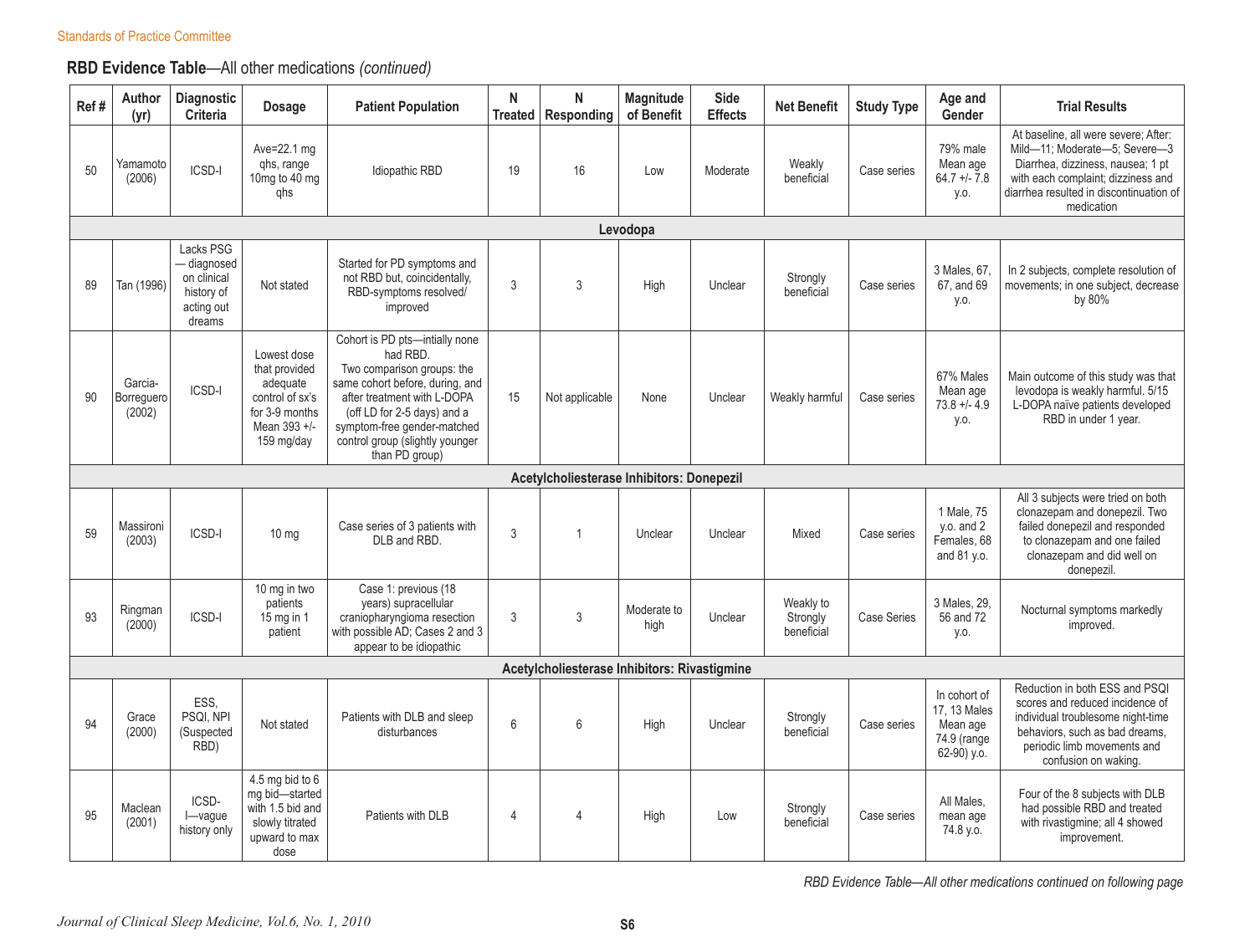## **RBD Evidence Table**—All other medications *(continued)*

| Ref#           | Author<br>(yr)           | Diagnostic<br>Criteria                   | Dosage                                                               | <b>Patient Population</b>                                                                                       | N     | N<br>Treated   Responding | <b>Magnitude</b><br>of Benefit | Side<br><b>Effects</b> | <b>Net Benefit</b>                                                       | <b>Study Type</b>            | Age and<br>Gender                                                   | <b>Trial Results</b>                                                                                                                                                                                                                                              |
|----------------|--------------------------|------------------------------------------|----------------------------------------------------------------------|-----------------------------------------------------------------------------------------------------------------|-------|---------------------------|--------------------------------|------------------------|--------------------------------------------------------------------------|------------------------------|---------------------------------------------------------------------|-------------------------------------------------------------------------------------------------------------------------------------------------------------------------------------------------------------------------------------------------------------------|
|                |                          |                                          |                                                                      |                                                                                                                 |       |                           | <b>Zopiclone</b>               |                        |                                                                          |                              |                                                                     |                                                                                                                                                                                                                                                                   |
| 29             | <b>Bonakis</b><br>(2008) | <b>ICSD-II</b>                           | $7.5 \text{ mg}$                                                     | Patients with narcolepsy and<br><b>RBD</b>                                                                      | 1/2   | $\overline{1}$            | Medium                         | Unclear                | Strongly<br>beneficial                                                   | Case series                  | 1 Male, 33<br>y.o.                                                  | Patient initially treated with<br>clonazepam 0.5 mg but had<br>nausea and irritability although<br>it was efficacious: "considerable<br>improvement" in nocturnal<br>behavior with zopiclone 7.5 mg<br>(dexamphetamine 25 mg/day for<br>narcolepsy)               |
| 78             | Anderson<br>(2009)       | ICSD-II                                  | 3.75 to 7.5 mg<br>per night                                          | 9/36 patients had<br>neurodegenerative conditions<br>(PD or AD).                                                | 11/36 | 8                         | High                           | Low: rash or<br>nausea | Strongly<br>beneficial                                                   | Retrospective<br>case review | 38/39 Males<br>in cohort<br>Mean age =<br>66 (range 34-<br>86) y.o. | Nine patients used it alone and 2<br>in combination with another drug.<br>Eight of 11 found it effective and well-<br>tolerated. Three patients stopped<br>usage: one was ineffective, one<br>developed a rash, and one found if<br>effective but felt nauseated. |
|                |                          |                                          |                                                                      |                                                                                                                 |       |                           |                                |                        | Benzodiazepines other than Clonazepam (Temazepam, Triazolam, Alprazolam) |                              |                                                                     |                                                                                                                                                                                                                                                                   |
| 78             | Anderson<br>(2009)       | ICSD-II                                  | Temazepam<br>plus zopiclone                                          | 9/36 patients had<br>neurodegenerative conditions<br>(PD or AD).                                                | 1/36  | $\mathbf{1}$              | High                           | Unclear                | Strongly<br>beneficial                                                   | Retrospective<br>case review | Not stated                                                          | The combination therapy of<br>temazepam/zopiclone was used in<br>1 patient when a single medication<br>failed to control symptoms.                                                                                                                                |
| 29             | <b>Bonakis</b><br>(2008) | <b>ICSD-II</b>                           | $10 \text{ mg}$<br>temazepam                                         | Patients with narcolepsy and<br><b>RBD</b>                                                                      | 1/2   | $\overline{1}$            | Moderate                       | Unclear                | Strongly<br>beneficial                                                   | Case series                  | 1 Female, 26<br>y.o.                                                | Patient was initially treated with<br>clonazepam up to 2.0 mg without<br>sufficient efficacy and with<br>daytime drowsiness; "considerable<br>improvement" in RBD symptoms with<br>temazepam 10 mg (on modafinil 400<br>mg for narcolepsy)                        |
| $\overline{7}$ | Olson<br>(2000)          | Mahowald<br>and Schenck<br>criteria 1994 | Triazolam, dose<br>not stated                                        | Patients with RBD seen at Mayo<br>Sleep Disorders Center                                                        | 2/93  | $\mathbf{1}$              | Mixed                          | Unclear                | Mixed                                                                    | Retrospective<br>case review | Not stated                                                          | Triazolam was used by 2 patients,<br>with complete succes in one and<br>uncertain results in the other.                                                                                                                                                           |
| 60             | Schenck<br>(1997)        | PSG-<br>confirmed<br><b>RBD</b>          | Alprazolam<br>$(1-3$ mg) and/or<br>carbamazepine<br>$(0.5-1.5)$ gm)  | Patients with parasomnia<br>overlap disorder                                                                    | 4/33  | 4                         | High                           | Unclear                | Strongly<br>beneficial                                                   | Case series                  | Not stated                                                          | Full or substantial control of injurious<br>nocturnal behaviors                                                                                                                                                                                                   |
| $\overline{1}$ | Schenck<br>(1986)        | PSG-<br>confirmed<br><b>RBD</b>          | Case 1:<br>Alprazolam, 0.5<br>mg h.s.; Case<br>5: Dose not<br>stated | Case 1: Idiopathic RBD;<br>Case 5:A previous (6 years)<br>spontaneous subarachnoid<br>hemorrhage triggering RBD | 2/5   | $\mathbf{0}$              | Low                            | Unclear                | Neutral                                                                  | Case report                  | 2 Males, 67<br>and 70 y.o.                                          | Case 1: Gradually reduced vigorous<br>sleep behaviors, but only lasted 8<br>months, despite increasing doses;<br>Case 5: Alprazolam prescribed for<br>Adjustment Disorder with mixed<br>emotional features, but had no<br>impact on RBD                           |
| 76             | Schenck<br>(1996)        | Not specified                            | $1-3$ mg<br>alprazolam,<br>personal<br>communication                 | Patients with RBD                                                                                               | 2     | $\overline{2}$            | High                           | Unclear                | Strongly<br>beneficial                                                   | Retrospective<br>case review | Not stated                                                          | The data indicate sustained efficacy<br>for benzodiazepines with low risk of<br>adverse effects, dosage escalation<br>or abuse.                                                                                                                                   |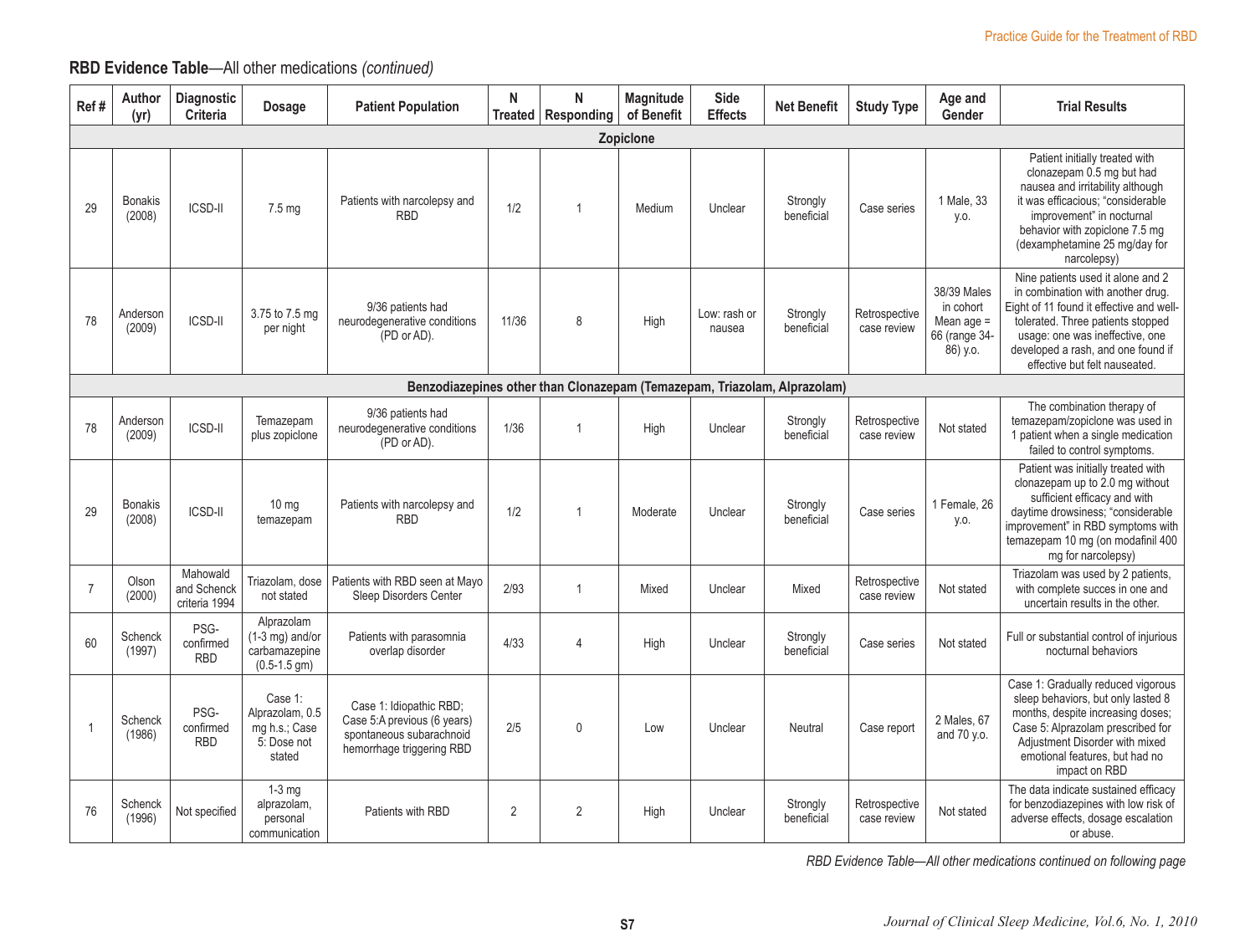## **RBD Evidence Table**—All other medications *(continued)*

| Ref#           | Author<br>(yr)         | Diagnostic<br>Criteria          | <b>Dosage</b>                                                                                                                                                                                                                                                                                                                                                                             | <b>Patient Population</b>                                                                                                                                                                                                                                                                                                                                                  | N    | $\mathsf{N}$<br>Treated   Responding | Magnitude<br>of Benefit | Side<br><b>Effects</b> | <b>Net Benefit</b>       | <b>Study Type</b>            | Age and<br>Gender                    | <b>Trial Results</b>                                                                                                                                                                                                                                                                                                                                                                                                                                                      |
|----------------|------------------------|---------------------------------|-------------------------------------------------------------------------------------------------------------------------------------------------------------------------------------------------------------------------------------------------------------------------------------------------------------------------------------------------------------------------------------------|----------------------------------------------------------------------------------------------------------------------------------------------------------------------------------------------------------------------------------------------------------------------------------------------------------------------------------------------------------------------------|------|--------------------------------------|-------------------------|------------------------|--------------------------|------------------------------|--------------------------------------|---------------------------------------------------------------------------------------------------------------------------------------------------------------------------------------------------------------------------------------------------------------------------------------------------------------------------------------------------------------------------------------------------------------------------------------------------------------------------|
|                |                        |                                 |                                                                                                                                                                                                                                                                                                                                                                                           |                                                                                                                                                                                                                                                                                                                                                                            |      |                                      | Yi-Gan San              |                        |                          |                              |                                      |                                                                                                                                                                                                                                                                                                                                                                                                                                                                           |
| 96             | Shinno<br>(2008)       | <b>ICSD-II</b>                  | Before<br>meals-in two<br>pateints, dose<br>was 7.5 g/day<br>in three divided<br>doses; One<br>patient with DM<br>and decreased<br>renal function<br>was given only<br>$2.5$ g once<br>a day in the<br>evening; One<br>patient was<br>treated with<br>clonazepam<br>$0.25$ mg in<br>addition to<br>YGS but<br>clonazepam at<br>0.5 mg, which<br>was effective<br>but caused<br>sleepiness | Two were treated with<br>clonazepam. Clonazepam<br>caused unacceptable<br>sleepiness in both and YGS was<br>started and was solo treatment<br>in one and used in conjunction<br>with a low dose of clonazepam<br>(0.25 mg/d) in the other. The<br>third patient had poor renal<br>function so an alternative was<br>sought and treated low-dose<br>YGS with full efficacy. | 3    | 3                                    | High                    | No side<br>effects     | Strongly<br>beneficial   | Case series                  | 3 Females:<br>60, 74, and<br>87 y.o. | Elimination of events-full<br>suppression in all 3 cases                                                                                                                                                                                                                                                                                                                                                                                                                  |
|                |                        |                                 |                                                                                                                                                                                                                                                                                                                                                                                           |                                                                                                                                                                                                                                                                                                                                                                            |      |                                      | Desipramine             |                        |                          |                              |                                      |                                                                                                                                                                                                                                                                                                                                                                                                                                                                           |
| $\overline{1}$ | Schenck<br>(1986)      | PSG-<br>confirmed<br><b>RBD</b> | 50 mg h.s.                                                                                                                                                                                                                                                                                                                                                                                | Case 4: Generalized brain<br>dysfunction; Atypical dementing<br>process; Case 5: A previous<br>(6 years) spontaneous<br>subarachnoid hemorrhage<br>triggering RBD                                                                                                                                                                                                          | 3/5  | $\overline{1}$                       | High but not<br>lasting | Unclear                | Weakly<br>beneficial     | Case series                  | 3 Males, 67,<br>70, and 70<br>y.o.   | Case 1, desipramine was not well<br>tolerated; Case 4, desiprimanine<br>immediately suppressed vigorous<br>sleep behaviors and restored diurnal<br>alertness; however, after 12 months,<br>he still frequently vocalized and had<br>minor limb twitching during sleep;<br>Case 5, desipramine suppressed<br>sleep behaviors and hyperactive<br>dreaming for only 3 weeks, even<br>upon increasing dose to 250 mg, so it<br>was discontinued. Clonazepam was<br>effective. |
|                |                        |                                 |                                                                                                                                                                                                                                                                                                                                                                                           |                                                                                                                                                                                                                                                                                                                                                                            |      |                                      | Clozapine               |                        |                          |                              |                                      |                                                                                                                                                                                                                                                                                                                                                                                                                                                                           |
| $\overline{7}$ | Olson<br>(2000)        | PSG-<br>confirmed<br><b>RBD</b> | Dose not stated                                                                                                                                                                                                                                                                                                                                                                           | Patients with RBD seen at Mayo<br>Sleep Disorders Center                                                                                                                                                                                                                                                                                                                   | 2/93 | 2                                    | Mixed                   | Unclear                | Mixed                    | Retrospective<br>case review | Not stated                           | Clozapine was used by two patients<br>with dementia in whom clonazepam<br>had failed; RBD resolved completely<br>in one patient and partially in the<br>other                                                                                                                                                                                                                                                                                                             |
| 11             | <b>Boeve</b><br>(1998) | 31/37 PSG-<br>confirmed         | Not stated                                                                                                                                                                                                                                                                                                                                                                                | Patients with degenerative<br>dementia and RBD symptoms                                                                                                                                                                                                                                                                                                                    | 1/37 | $\mathbf{1}$                         | Moderate                | Unclear                | Moderately<br>beneficial | Case report                  | Not stated                           | Clozapine reduced RBD in the only<br>patient in whom it was used.                                                                                                                                                                                                                                                                                                                                                                                                         |